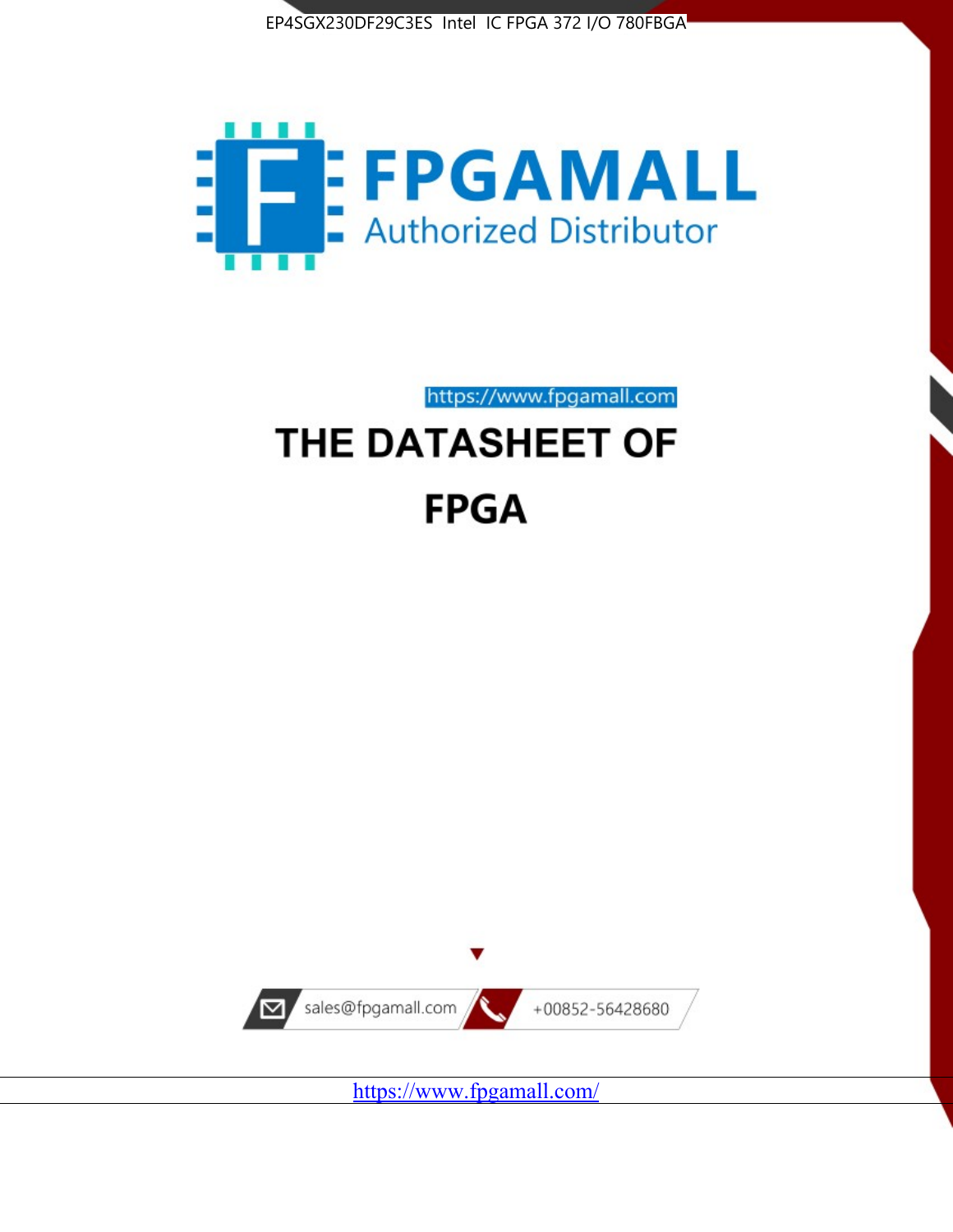EP4SGX230DF29C3ES Intel IC FPGA 372 I/O 780FBGA



**SIV51001-3.5**

Altera® Stratix® IV FPGAs deliver a breakthrough level of system bandwidth and power efficiency for high-end applications, allowing you to innovate without compromise. Stratix IV FPGAs are based on the Taiwan Semiconductor Manufacturing Company (TSMC) 40-nm process technology and surpass all other high-end FPGAs, with the highest logic density, most transceivers, and lowest power requirements.

The Stratix IV device family contains three optimized variants to meet different application requirements:

- Stratix IV E (Enhanced) FPGAs—up to 813,050 logic elements (LEs), 33,294 kilobits (Kb) RAM, and 1,288 18 x 18 bit multipliers
- Stratix IV GX transceiver FPGAs—up to 531,200 LEs, 27,376 Kb RAM, 1,288 18 x 18-bit multipliers, and 48 full-duplex clock data recovery (CDR)-based transceivers at up to 8.5 Gbps
- Stratix IV GT—up to 531,200 LEs, 27,376 Kb RAM, 1,288 18 x 18-bit multipliers, and 48 full-duplex CDR-based transceivers at up to 11.3 Gbps

The complete Altera high-end solution includes the lowest risk, lowest total cost path to volume using HardCopy® IV ASICs for all the family variants, a comprehensive portfolio of application solutions customized for end-markets, and the industry leading Quartus® II software to increase productivity and performance.

f For information about upcoming Stratix IV device features, refer to the *[Upcoming](http://www.altera.com/literature/hb/stratix-iv/uf01001.pdf?GSA_pos=2&WT.oss_r=1&WT.oss=upcoming)  [Stratix IV Device Features](http://www.altera.com/literature/hb/stratix-iv/uf01001.pdf?GSA_pos=2&WT.oss_r=1&WT.oss=upcoming)* document.

f For information about changes to the currently published *Stratix IV Device Handbook*, refer to the *[Addendum to the Stratix IV Device Handbook](http://www.altera.com/literature/hb/stratix-iv/stx4_siv54002.pdf)* chapter.

This chapter contains the following sections:

- "Feature Summary" on page 1–2
- "Architecture Features" on page 1–6
- "Integrated Software Platform" on page 1–19
- "Ordering Information" on page 1–19

@2016 Altera Corporation. All rights reserved. ALTERA, ARRIA, CYCLONE, HARDCOPY, MAX, MEGACORE, NIOS, QUARTUS and STRATIX words and logos are trademarks of Altera Corporation and registered in the U.S. Patent and Trademark



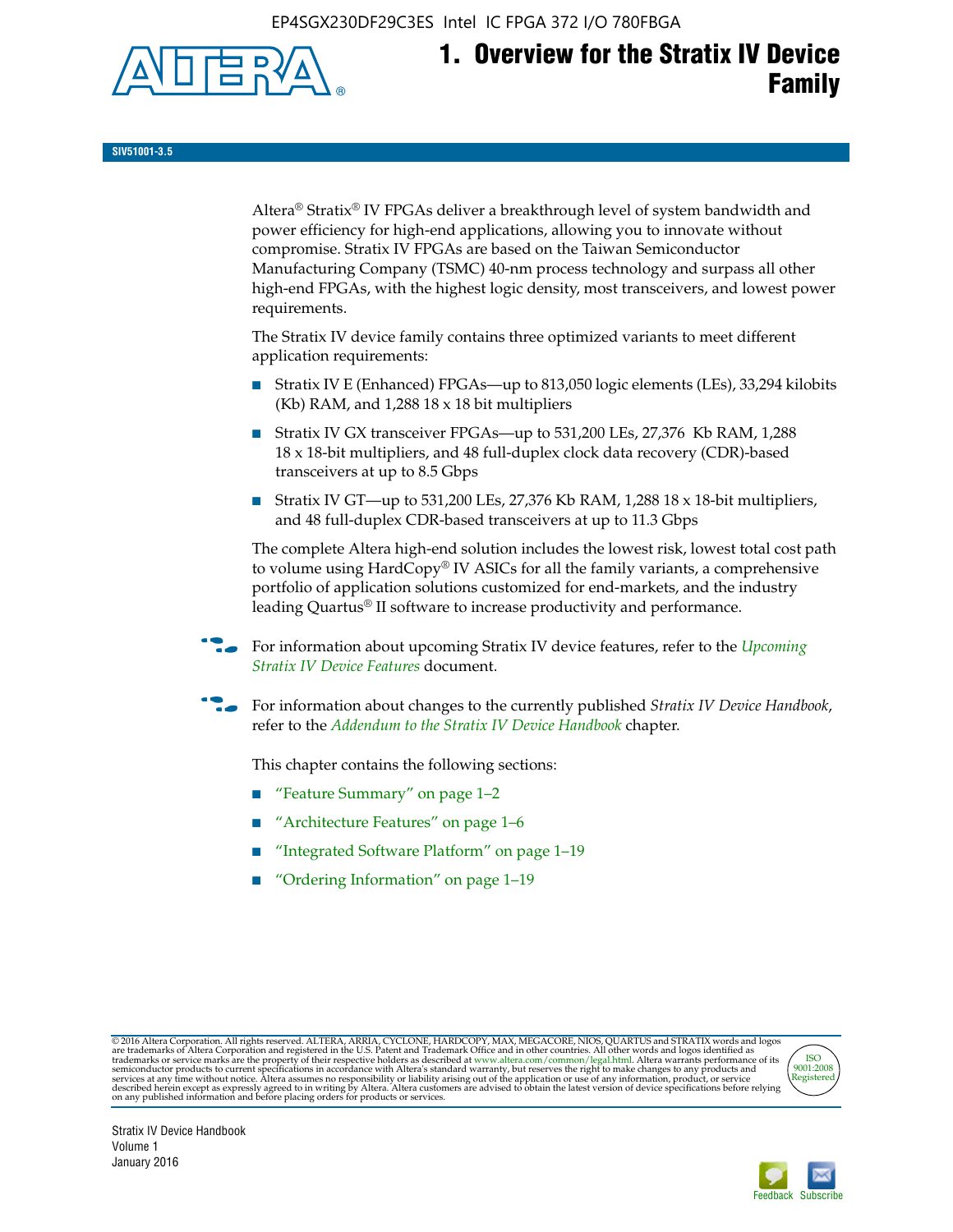# **Feature Summary**

The following list summarizes the Stratix IV device family features:

- Up to 48 full-duplex CDR-based transceivers in Stratix IV GX and GT devices supporting data rates up to 8.5 Gbps and 11.3 Gbps, respectively
- Dedicated circuitry to support physical layer functionality for popular serial protocols, such as PCI Express (PCIe) (PIPE) Gen1 and Gen2, Gbps Ethernet (GbE), Serial RapidIO, SONET/SDH, XAUI/HiGig, (OIF) CEI-6G, SD/HD/3G-SDI, Fibre Channel, SFI-5, and Interlaken
- Complete PCIe protocol solution with embedded PCIe hard IP blocks that implement PHY-MAC layer, Data Link layer, and Transaction layer functionality

**For more information, refer to the** *[IP Compiler for PCI Express User Guide](http://www.altera.com/literature/ug/ug_pci_express.pdf)***.** 

- Programmable transmitter pre-emphasis and receiver equalization circuitry to compensate for frequency-dependent losses in the physical medium
- Typical physical medium attachment (PMA) power consumption of 100 mW at 3.125 Gbps and 135 mW at 6.375 Gbps per channel
- 72,600 to 813,050 equivalent LEs per device
- 7,370 to 33,294 Kb of enhanced TriMatrix memory consisting of three RAM block sizes to implement true dual-port memory and FIFO buffers
- High-speed digital signal processing (DSP) blocks configurable as 9 x 9-bit,  $12 \times 12$ -bit,  $18 \times 18$ -bit, and  $36 \times 36$ -bit full-precision multipliers at up to 600 MHz
- Up to 16 global clocks (GCLK), 88 regional clocks (RCLK), and 132 periphery clocks (PCLK) per device
- Programmable power technology that minimizes power while maximizing device performance
- Up to 1,120 user I/O pins arranged in 24 modular I/O banks that support a wide range of single-ended and differential I/O standards
- Support for high-speed external memory interfaces including DDR, DDR2, DDR3 SDRAM, RLDRAM II, QDR II, and QDR II+ SRAM on up to 24 modular I/O banks
- High-speed LVDS I/O support with serializer/deserializer (SERDES), dynamic phase alignment (DPA), and soft-CDR circuitry at data rates up to 1.6 Gbps
- Support for source-synchronous bus standards, including SGMII, GbE, SPI-4 Phase 2 (POS-PHY Level 4), SFI-4.1, XSBI, UTOPIA IV, NPSI, and CSIX-L1
- Pinouts for Stratix IV E devices designed to allow migration of designs from Stratix III to Stratix IV E with minimal PCB impact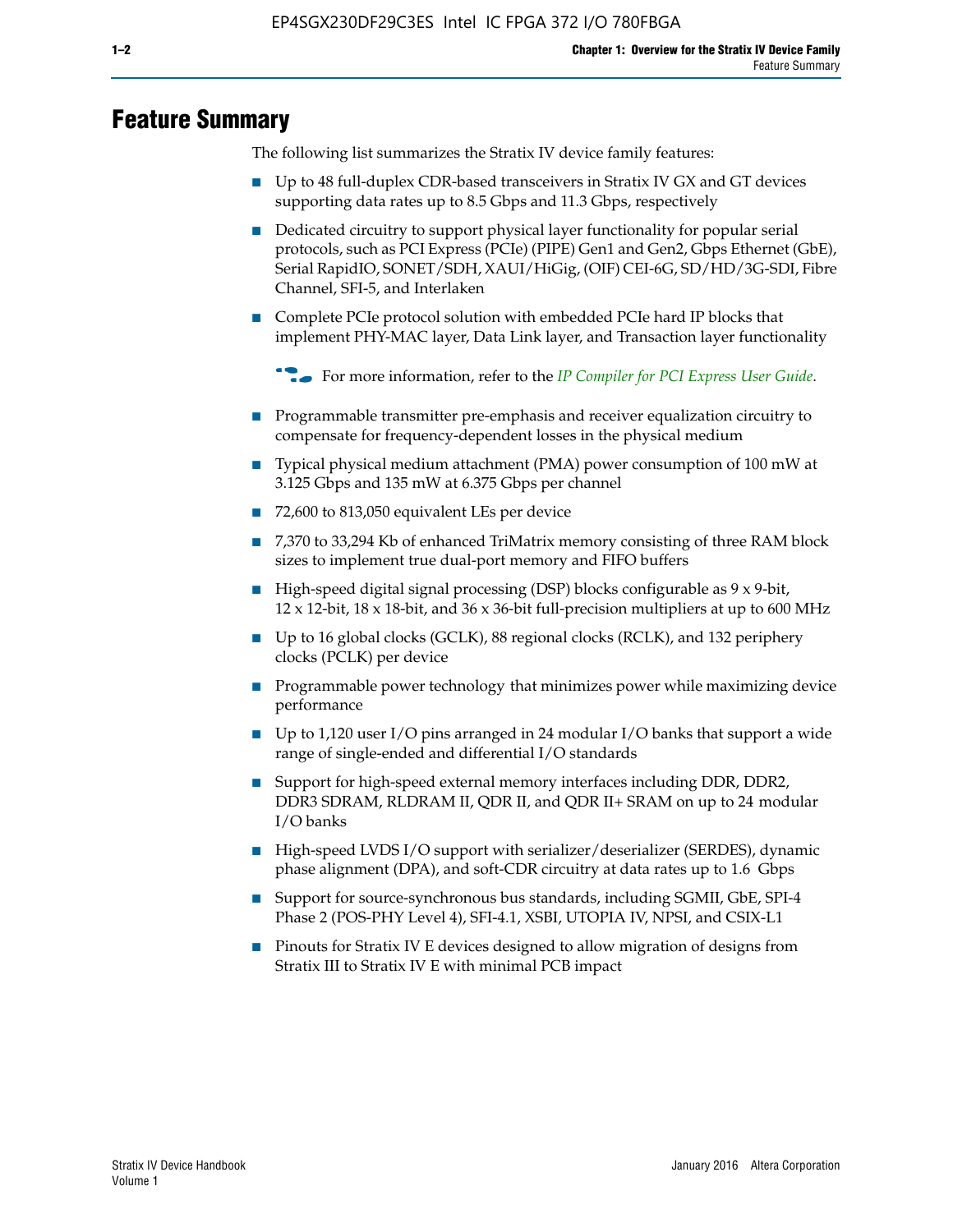# **Stratix IV GX Devices**

Stratix IV GX devices provide up to 48 full-duplex CDR-based transceiver channels per device:

- Thirty-two out of the 48 transceiver channels have dedicated physical coding sublayer (PCS) and physical medium attachment (PMA) circuitry and support data rates between 600 Mbps and 8.5 Gbps
- The remaining 16 transceiver channels have dedicated PMA-only circuitry and support data rates between 600 Mbps and 6.5 Gbps
- **1 The actual number of transceiver channels per device varies with device selection. For** more information about the exact transceiver count in each device, refer to Table 1–1 on page 1–11.
- 1 For more information about transceiver architecture, refer to the *[Transceiver](http://www.altera.com/literature/hb/stratix-iv/stx4_siv52001.pdf)  [Architecture in Stratix IV Devices](http://www.altera.com/literature/hb/stratix-iv/stx4_siv52001.pdf)* chapter.

Figure 1–1 shows a high-level Stratix IV GX chip view.

#### **Figure 1–1. Stratix IV GX Chip View** *(1)*



#### **Note to Figure 1–1:**

(1) Resource counts vary with device selection, package selection, or both.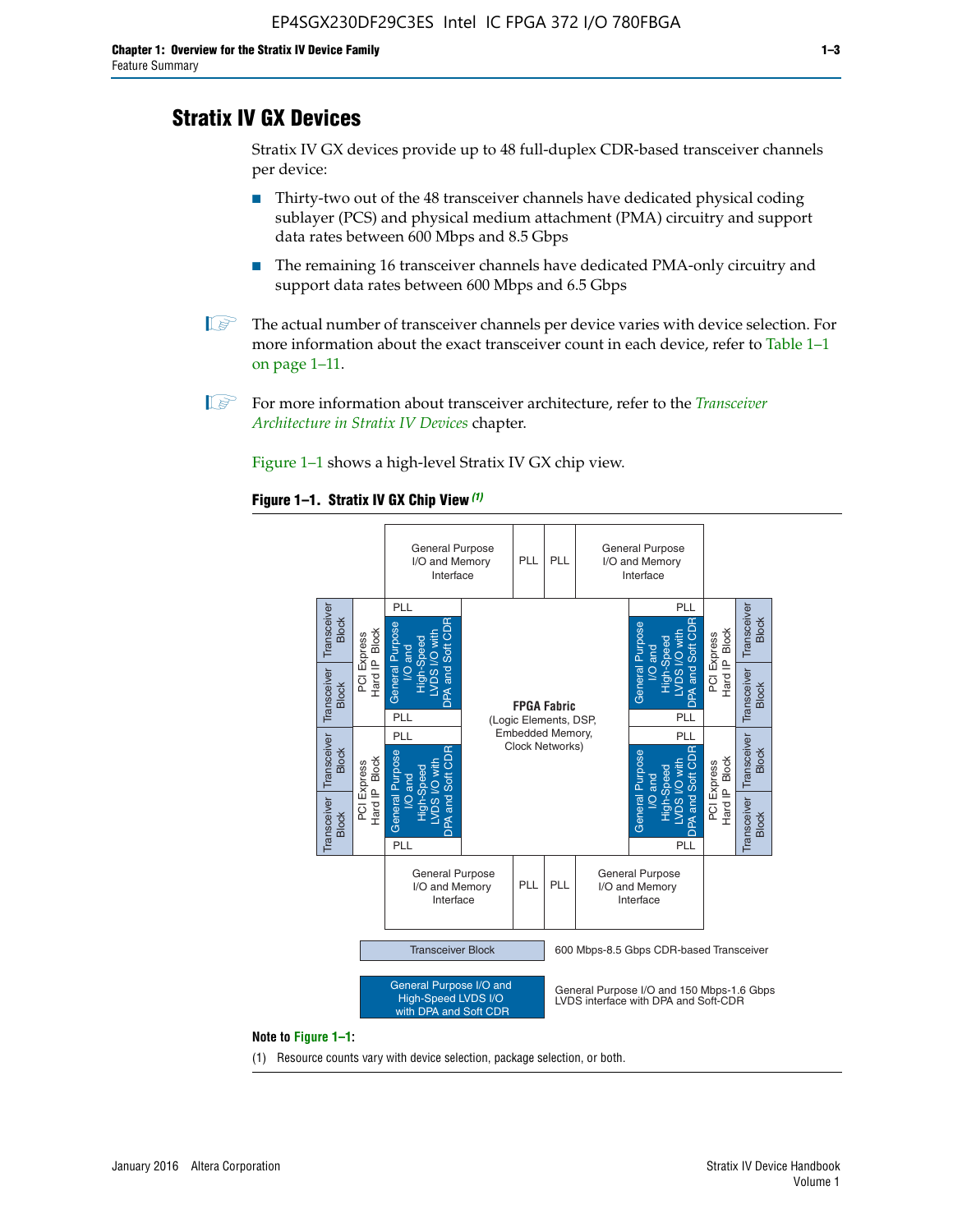# **Stratix IV E Device**

Stratix IV E devices provide an excellent solution for applications that do not require high-speed CDR-based transceivers, but are logic, user I/O, or memory intensive.

Figure 1–2 shows a high-level Stratix IV E chip view.





#### **Note to Figure 1–2:**

(1) Resource counts vary with device selection, package selection, or both.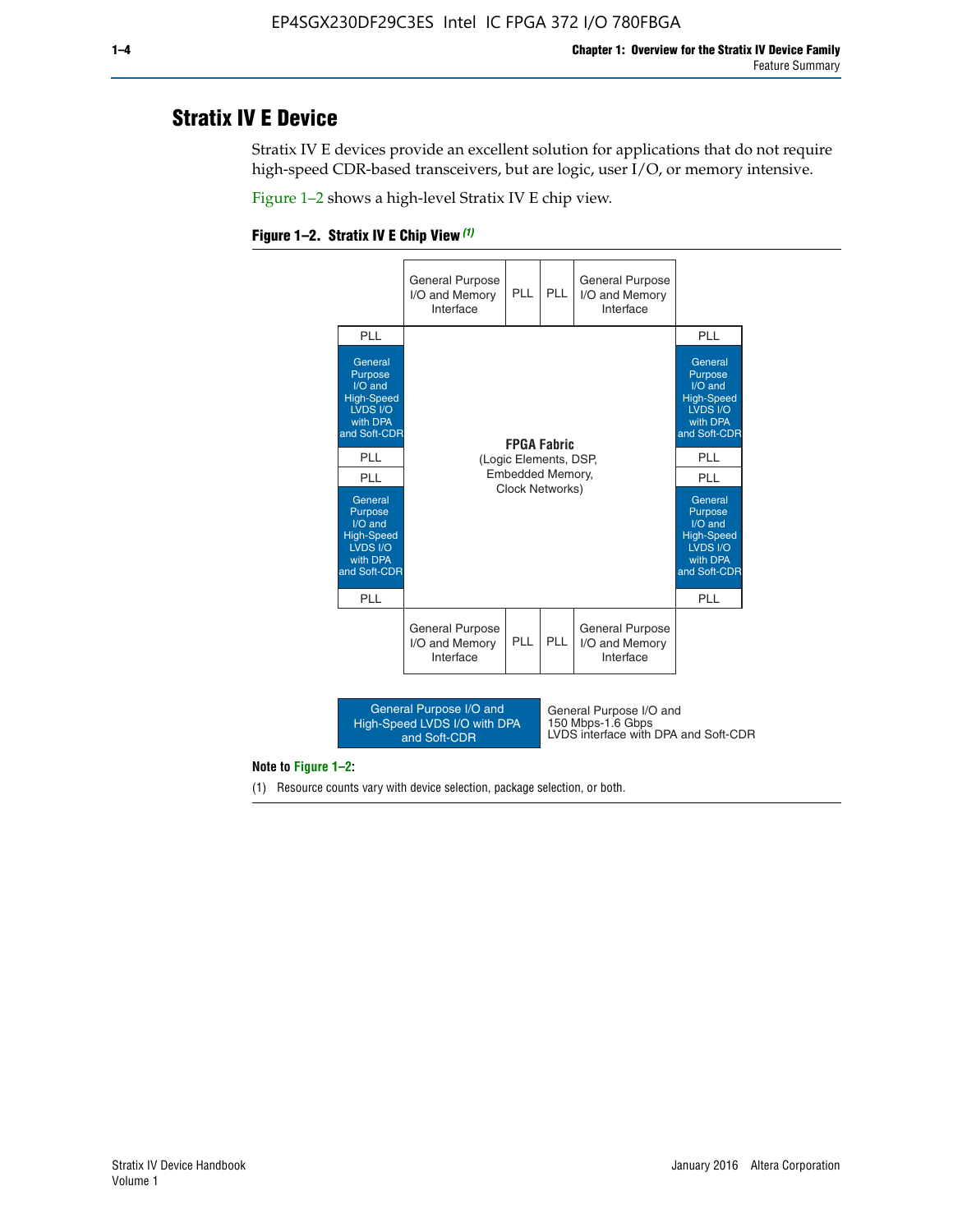# **Stratix IV GT Devices**

Stratix IV GT devices provide up to 48 CDR-based transceiver channels per device:

- Thirty-two out of the 48 transceiver channels have dedicated PCS and PMA circuitry and support data rates between 600 Mbps and 11.3 Gbps
- The remaining 16 transceiver channels have dedicated PMA-only circuitry and support data rates between 600 Mbps and 6.5 Gbps
- **1** The actual number of transceiver channels per device varies with device selection. For more information about the exact transceiver count in each device, refer to Table 1–7 on page 1–16.
- $\mathbb{I}$  For more information about Stratix IV GT devices and transceiver architecture, refer to the *[Transceiver Architecture in Stratix IV Devices](http://www.altera.com/literature/hb/stratix-iv/stx4_siv52001.pdf)* chapter.

Figure 1–3 shows a high-level Stratix IV GT chip view.

#### **Figure 1–3. Stratix IV GT Chip View** *(1)*



(1) Resource counts vary with device selection, package selection, or both.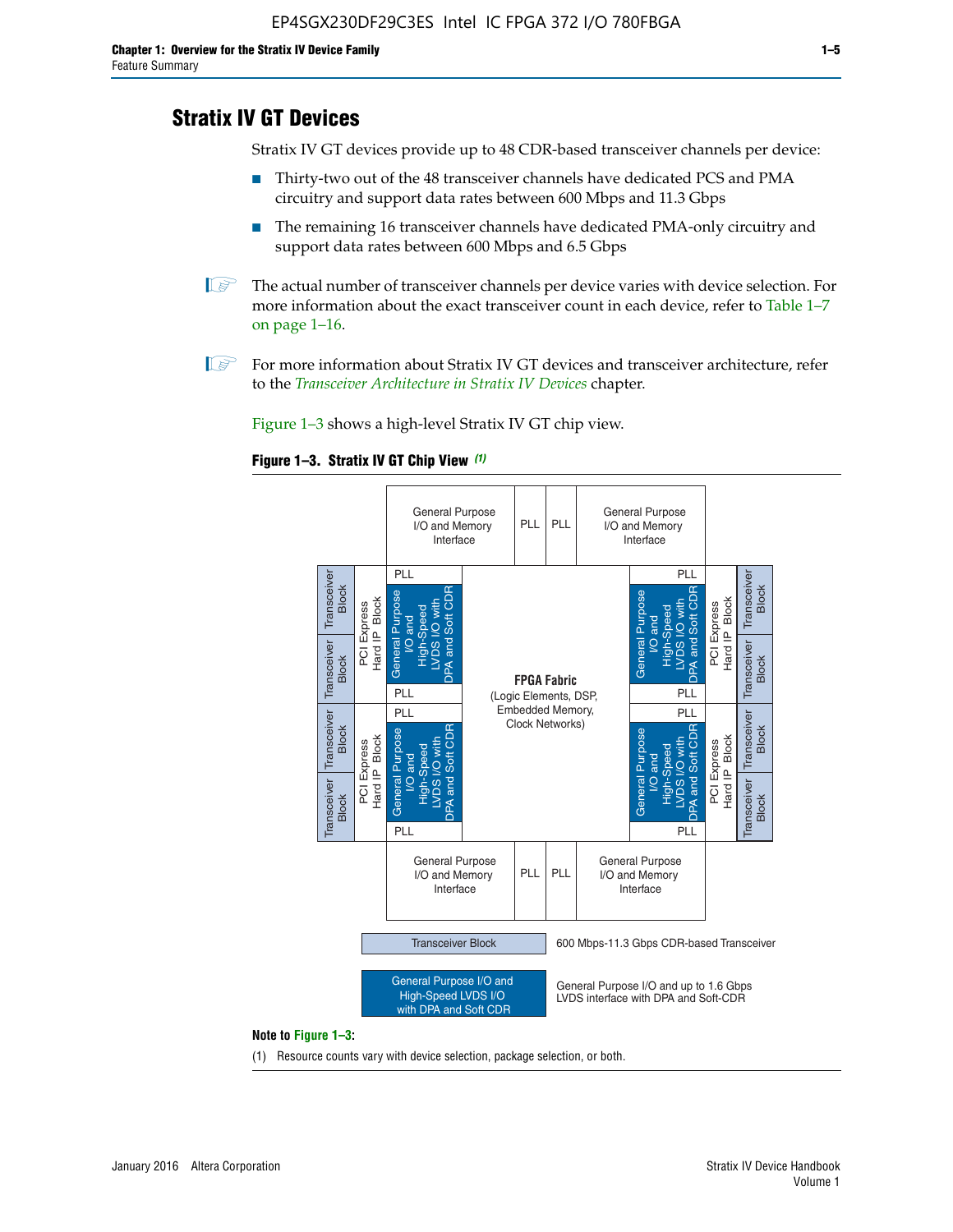# **Architecture Features**

The Stratix IV device family features are divided into high-speed transceiver features and FPGA fabric and I/O features.

# **High-Speed Transceiver Features**

The following sections describe high-speed transceiver features for Stratix IV GX and GT devices.

## **Highest Aggregate Data Bandwidth**

Up to 48 full-duplex transceiver channels supporting data rates up to 8.5 Gbps in Stratix IV GX devices and up to 11.3 Gbps in Stratix IV GT devices.

## **Wide Range of Protocol Support**

Physical layer support for the following serial protocols:

- Stratix IV GX—PCIe Gen1 and Gen2, GbE, Serial RapidIO, SONET/SDH, XAUI/HiGig, (OIF) CEI-6G, SD/HD/3G-SDI, Fibre Channel, SFI-5, GPON, SAS/SATA, HyperTransport 1.0 and 3.0, and Interlaken
- Stratix IV GT—40G/100G Ethernet, SFI-S, Interlaken, SFI-5.1, Serial RapidIO, SONET/SDH, XAUI/HiGig, (OIF) CEI-6G, 3G-SDI, and Fibre Channel
- Extremely flexible and easy-to-configure transceiver data path to implement proprietary protocols
- PCIe Support
	- Complete PCIe Gen1 and Gen2 protocol stack solution compliant to PCI Express base specification 2.0 that includes PHY-MAC, Data Link, and transaction layer circuitry embedded in PCI Express hard IP blocks
	- **For more information, refer to the [PCI Express Compiler User Guide](http://www.altera.com/literature/ug/ug_pci_express.pdf).**
	- Root complex and end-point applications
	- $x1, x4,$  and  $x8$  lane configurations
	- PIPE 2.0-compliant interface
	- Embedded circuitry to switch between Gen1 and Gen2 data rates
	- Built-in circuitry for electrical idle generation and detection, receiver detect, power state transitions, lane reversal, and polarity inversion
	- 8B/10B encoder and decoder, receiver synchronization state machine, and ± 300 parts per million (ppm) clock compensation circuitry
	- Transaction layer support for up to two virtual channels (VCs)

 $\mathbb{I}$  The high-speed transceiver features apply only to Stratix IV GX and Stratix IV GT devices.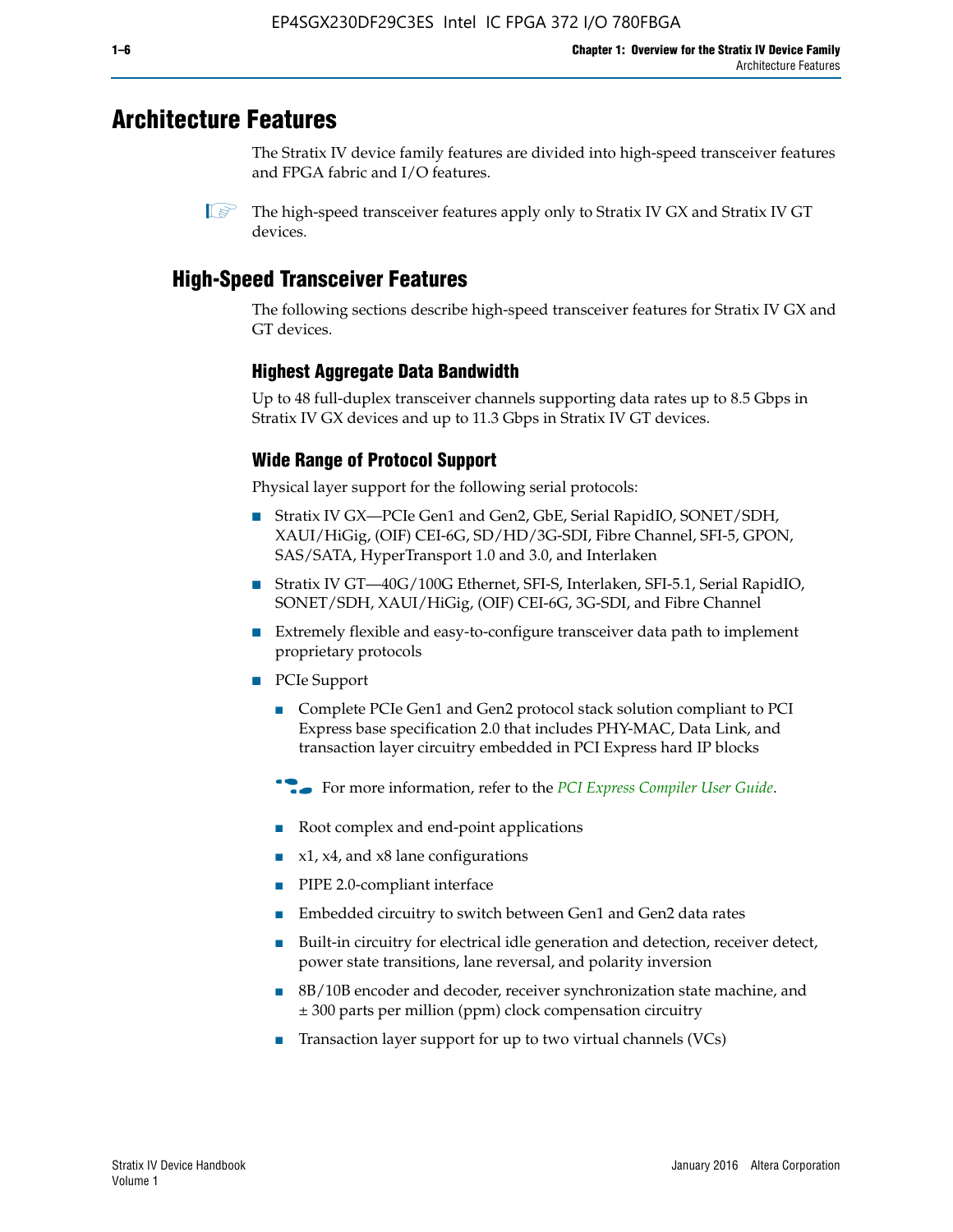- Compliant to IEEE802.3ae specification
- **■** Embedded state machine circuitry to convert XGMII idle code groups  $(|11|)$ to and from idle ordered sets  $(|A|, |K|, |R|)$  at the transmitter and receiver, respectively
- 8B/10B encoder and decoder, receiver synchronization state machine, lane deskew, and  $\pm 100$  ppm clock compensation circuitry
- GbE Support
	- Compliant to IEEE802.3-2005 specification
	- Automatic idle ordered set  $(111/112/1)$  generation at the transmitter, depending on the current running disparity
	- 8B/10B encoder and decoder, receiver synchronization state machine, and ± 100 ppm clock compensation circuitry
- Support for other protocol features such as MSB-to-LSB transmission in SONET/SDH configuration and spread-spectrum clocking in PCIe configurations

#### **Diagnostic Features**

- Serial loopback from the transmitter serializer to the receiver CDR for transceiver PCS and PMA diagnostics
- Reverse serial loopback pre- and post-CDR to transmitter buffer for physical link diagnostics
- Loopback master and slave capability in PCI Express hard IP blocks
- **For more information, refer to the** *[PCI Express Compiler User Guide](http://www.altera.com/literature/ug/ug_pci_express.pdf)***.**

### **Signal Integrity**

Stratix IV devices simplify the challenge of signal integrity through a number of chip, package, and board-level enhancements to enable efficient high-speed data transfer into and out of the device. These enhancements include:

- Programmable 3-tap transmitter pre-emphasis with up to 8,192 pre-emphasis levels to compensate for pre-cursor and post-cursor inter-symbol interference (ISI)
- Up to 900% boost capability on the first pre-emphasis post-tap
- User-controlled and adaptive 4-stage receiver equalization with up to 16 dB of high-frequency gain
- On-die power supply regulators for transmitter and receiver phase-locked loop (PLL) charge pump and voltage controlled oscillator (VCO) for superior noise immunity
- On-package and on-chip power supply decoupling to satisfy transient current requirements at higher frequencies, thereby reducing the need for on-board decoupling capacitors
- Calibration circuitry for transmitter and receiver on-chip termination (OCT) resistors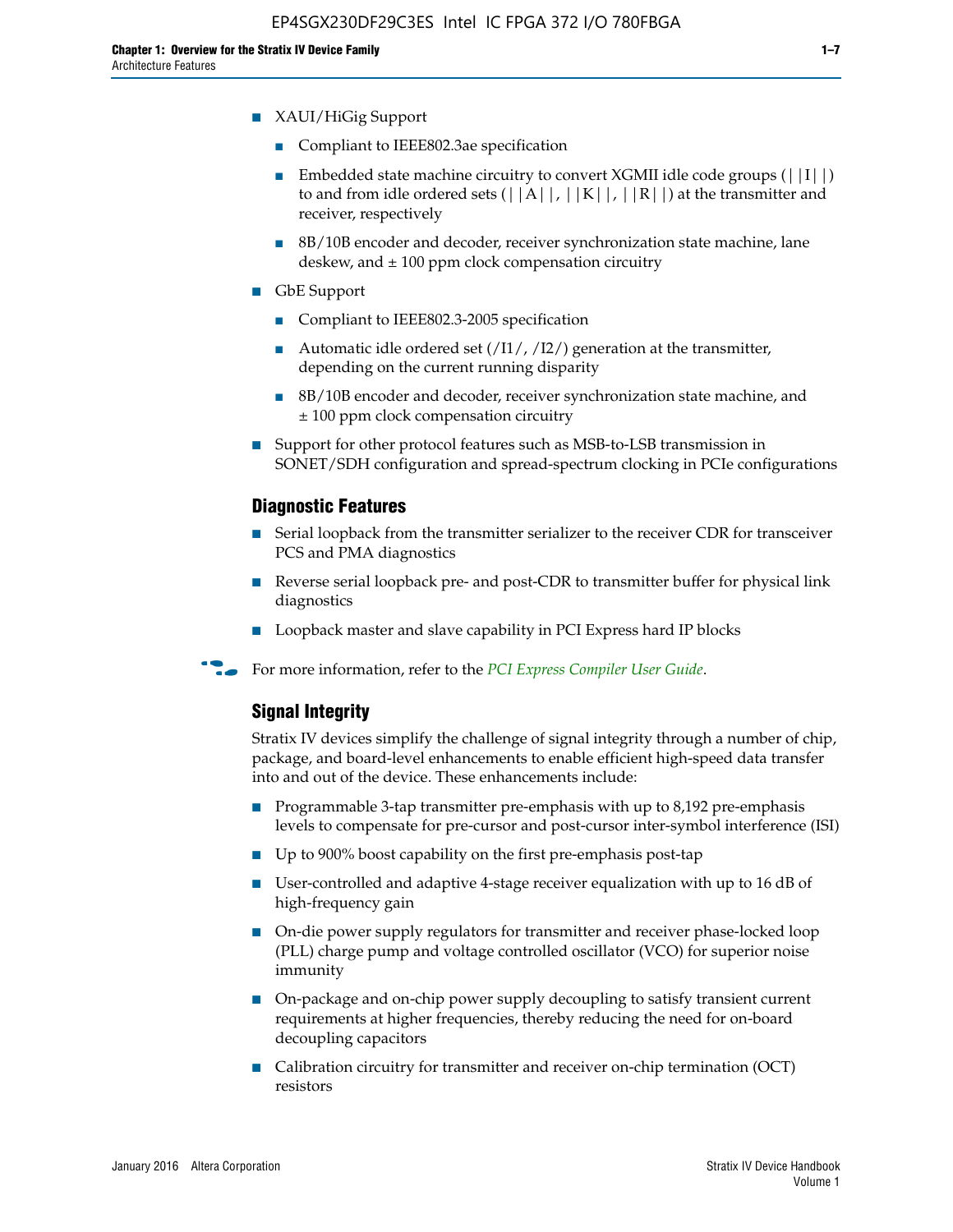# **FPGA Fabric and I/O Features**

The following sections describe the Stratix IV FPGA fabric and I/O features.

## **Device Core Features**

- Up to 531,200 LEs in Stratix IV GX and GT devices and up to 813,050 LEs in Stratix IV E devices, efficiently packed in unique and innovative adaptive logic modules (ALMs)
- Ten ALMs per logic array block (LAB) deliver faster performance, improved logic utilization, and optimized routing
- Programmable power technology, including a variety of process, circuit, and architecture optimizations and innovations
- Programmable power technology available to select power-driven compilation options for reduced static power consumption

## **Embedded Memory**

- TriMatrix embedded memory architecture provides three different memory block sizes to efficiently address the needs of diversified FPGA designs:
	- 640-bit MLAB
	- 9-Kb M9K
	- 144-Kb M144K
- Up to 33,294 Kb of embedded memory operating at up to 600 MHz
- Each memory block is independently configurable to be a single- or dual-port RAM, FIFO, ROM, or shift register

## **Digital Signal Processing (DSP) Blocks**

- Flexible DSP blocks configurable as  $9 \times 9$ -bit,  $12 \times 12$ -bit,  $18 \times 18$ -bit, and  $36 \times 36$ -bit full-precision multipliers at up to 600 MHz with rounding and saturation capabilities
- Faster operation due to fully pipelined architecture and built-in addition, subtraction, and accumulation units to combine multiplication results
- Optimally designed to support advanced features such as adaptive filtering, barrel shifters, and finite and infinite impulse response (FIR and IIR) filters

#### **Clock Networks**

- Up to 16 global clocks and 88 regional clocks optimally routed to meet the maximum performance of 800 MHz
- Up to 112 and 132 periphery clocks in Stratix IV GX and Stratix IV E devices, respectively
- Up to 66 (16 GCLK + 22 RCLK + 28 PCLK) clock networks per device quadrant in Stratix IV GX and Stratix IV GT devices
- Up to 71 (16 GCLK + 22 RCLK + 33 PCLK) clock networks per device quadrant in Stratix IV E devices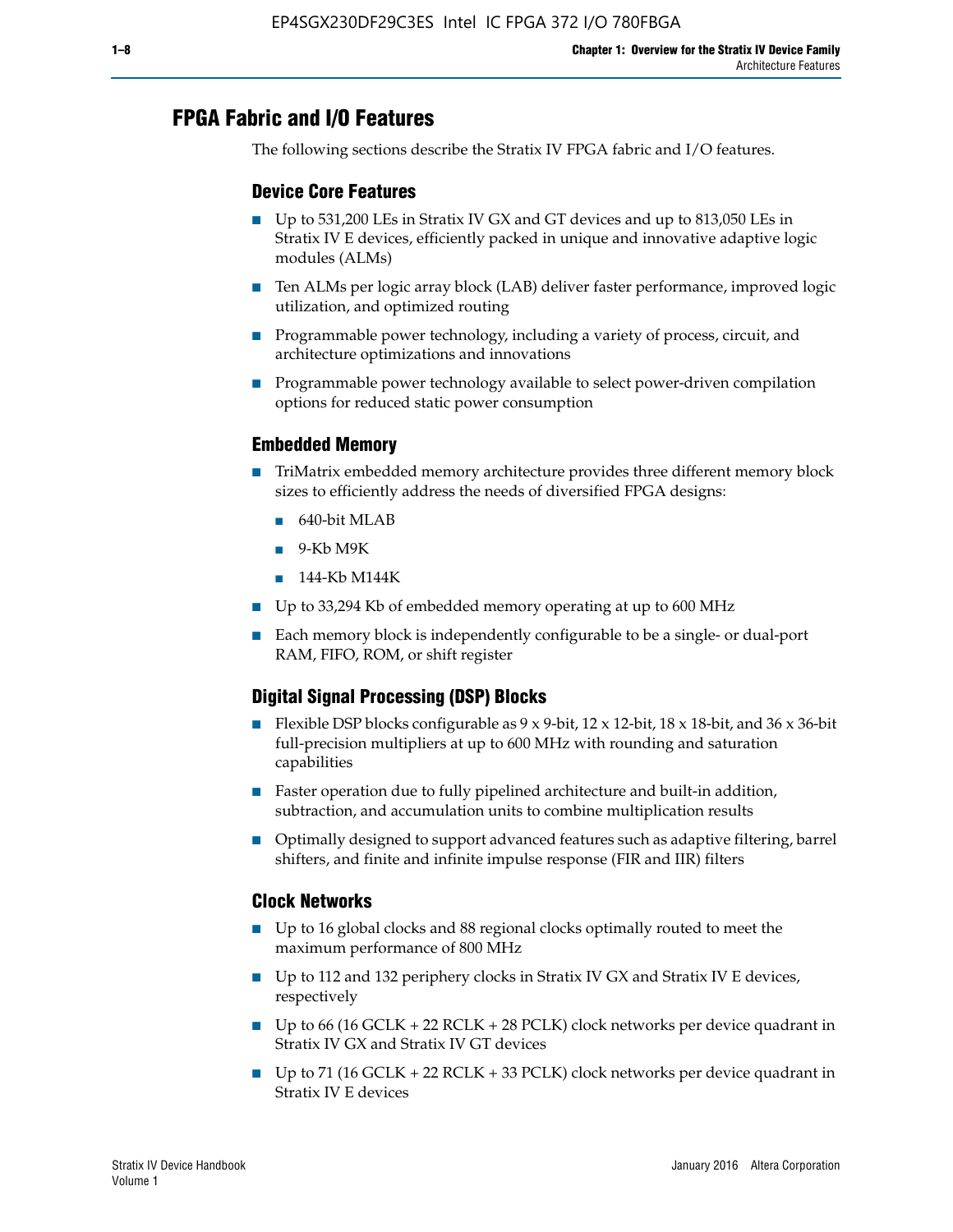## **PLLs**

- Three to 12 PLLs per device supporting spread-spectrum input tracking, programmable bandwidth, clock switchover, dynamic reconfiguration, and delay compensation
- On-chip PLL power supply regulators to minimize noise coupling

## **I/O Features**

- Sixteen to 24 modular I/O banks per device with 24 to 48 I/Os per bank designed and packaged for optimal simultaneous switching noise (SSN) performance and migration capability
- Support for a wide range of industry I/O standards, including single-ended (LVTTL/CMOS/PCI/PCIX), differential (LVDS/mini-LVDS/RSDS), voltage-referenced single-ended and differential (SSTL/HSTL Class I/II) I/O standards
- **O**n-chip series  $(R_S)$  and on-chip parallel  $(R_T)$  termination with auto-calibration for single-ended I/Os and on-chip differential  $(R_D)$  termination for differential I/Os
- Programmable output drive strength, slew rate control, bus hold, and weak pull-up capability for single-ended I/Os
- User I/O:GND: $V_{CC}$  ratio of 8:1:1 to reduce loop inductance in the package—PCB interface
- **■** Programmable transmitter differential output voltage ( $V_{OD}$ ) and pre-emphasis for high-speed LVDS I/O

#### **High-Speed Differential I/O with DPA and Soft-CDR**

- Dedicated circuitry on the left and right sides of the device to support differential links at data rates from 150 Mbps to 1.6 Gbps
- Up to 98 differential SERDES in Stratix IV GX devices, up to 132 differential SERDES in Stratix IV E devices, and up to 47 differential SERDES in Stratix IV GT devices
- DPA circuitry at the receiver automatically compensates for channel-to-channel and channel-to-clock skew in source synchronous interfaces
- Soft-CDR circuitry at the receiver allows implementation of asynchronous serial interfaces with embedded clocks at up to 1.6 Gbps data rate (SGMII and GbE)

#### **External Memory Interfaces**

- Support for existing and emerging memory interface standards such as DDR SDRAM, DDR2 SDRAM, DDR3 SDRAM, QDRII SRAM, QDRII+ SRAM, and RLDRAM II
- DDR3 up to 1,067 Mbps/533 MHz
- Programmable DQ group widths of 4 to 36 bits (includes parity bits)
- Dynamic OCT, trace mismatch compensation, read-write leveling, and half-rate register capabilities provide a robust external memory interface solution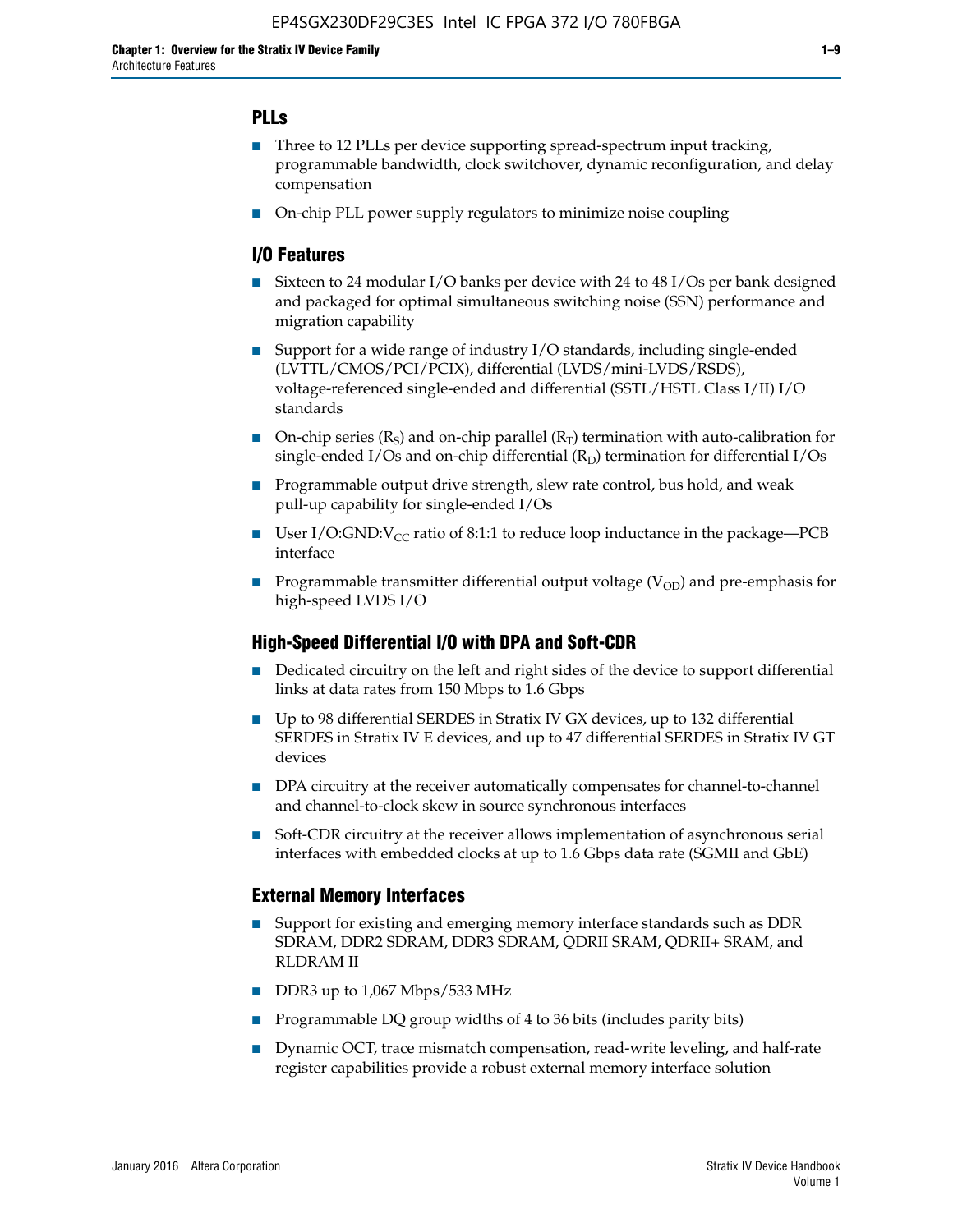## **System Integration**

- All Stratix IV devices support hot socketing
- Four configuration modes:
	- Passive Serial (PS)
	- Fast Passive Parallel (FPP)
	- Fast Active Serial (FAS)
	- JTAG configuration
- Ability to perform remote system upgrades
- 256-bit advanced encryption standard (AES) encryption of configuration bits protects your design against copying, reverse engineering, and tampering
- Built-in soft error detection for configuration RAM cells
- For more information about how to connect the PLL, external memory interfaces,  $I/O$ , high-speed differential I/O, power, and the JTAG pins to PCB, refer to the *[Stratix IV GX and Stratix IV E Device Family Pin Connection Guidelines](http://www.altera.com/literature/dp/stratix4/PCG-01005.pdf)* and the *[Stratix IV GT Device Family Pin Connection Guidelines](http://www.altera.com/literature/dp/stratix4/PCG-01006.pdf)*.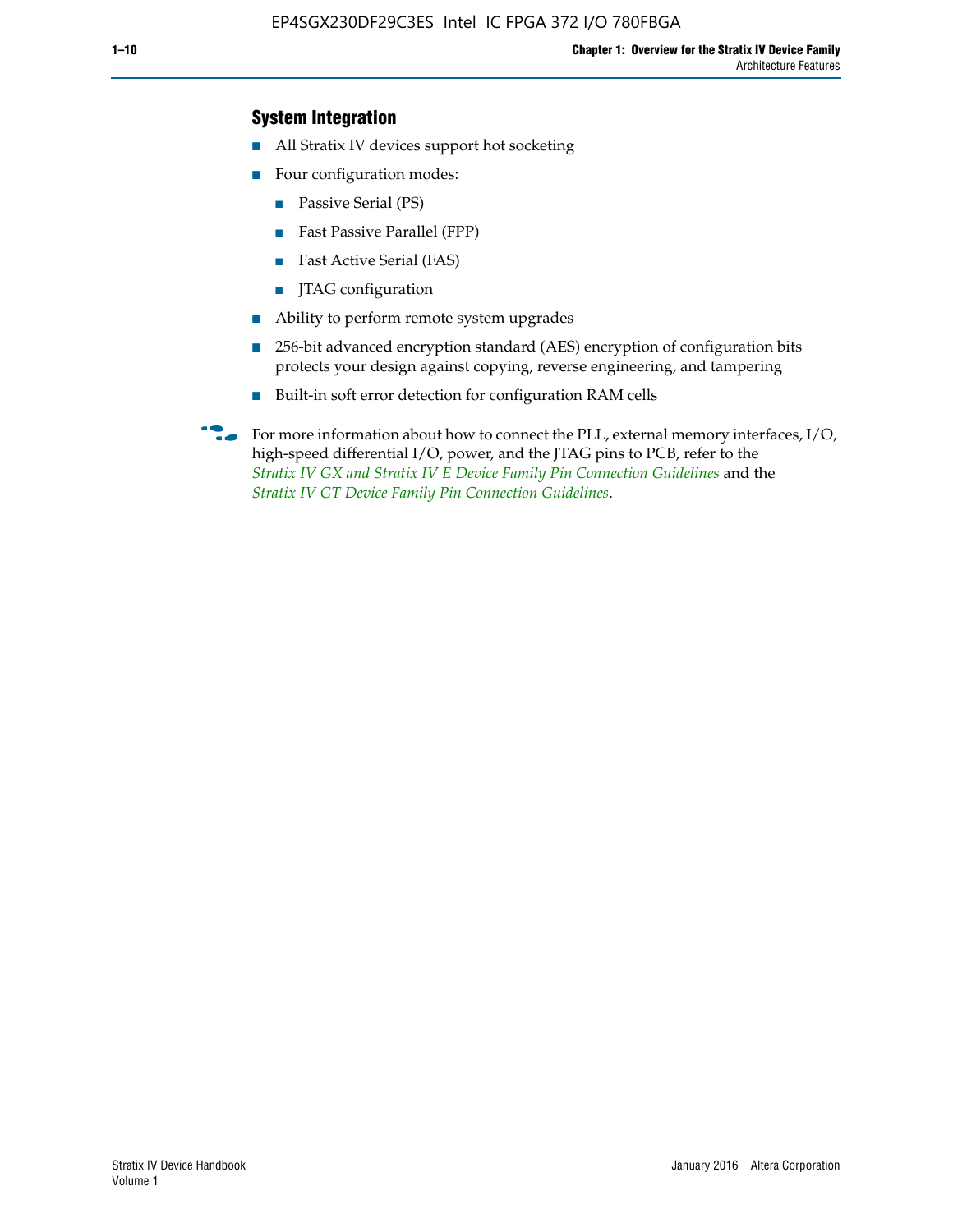#### Table 1–1 lists the Stratix IV GX device features.

## **Table 1–1. Stratix IV GX Device Features (Part 1 of 2)**

| <b>Feature</b>                                                 | EP4SGX70                 |                |                                  | <b>EP4SGX110</b>  |    |                                | <b>EP4SGX180</b>               |                |       |              | <b>EP4SGX230</b>         |                |       |                   |                | <b>EP4SGX290</b> |       |       |                |                                 |                   | <b>EP4SGX360</b> |         |       |       |         | <b>EP4SGX530</b> |
|----------------------------------------------------------------|--------------------------|----------------|----------------------------------|-------------------|----|--------------------------------|--------------------------------|----------------|-------|--------------|--------------------------|----------------|-------|-------------------|----------------|------------------|-------|-------|----------------|---------------------------------|-------------------|------------------|---------|-------|-------|---------|------------------|
| <b>Package</b><br><b>Option</b>                                | F780                     | F1152          | F780                             | F1152             |    | F780                           | F1152                          |                | F1517 | F780         | F1152                    |                | F1517 | F780              | F1152          |                  | F1517 | F1760 | F1932          | F780                            | F1152             |                  | F1517   | F1760 | F1932 | F1760   | F1932            |
| <b>ALMs</b>                                                    | 29,040                   |                |                                  | 42,240            |    |                                | 70,300                         |                |       |              | 91,200                   |                |       |                   |                | 116,480          |       |       |                |                                 |                   |                  | 141,440 |       |       | 212,480 |                  |
| LEs                                                            | 72,600                   |                |                                  | 105,600           |    |                                | 175,750                        |                |       |              | 228,000                  |                |       |                   |                | 291,200          |       |       |                |                                 |                   |                  | 353,600 |       |       |         | 531,200          |
| 0.6 Gbps-<br>8.5 Gbps<br>Transceivers<br>$(PMA + PCs)$<br>(1)  | $\overline{\phantom{0}}$ | 16             | $\hspace{0.05cm}$                | $\hspace{0.05cm}$ | 16 | $\qquad \qquad \longleftarrow$ | $\hspace{0.05cm}$              | 16             | 24    |              | $\overline{\phantom{a}}$ | 16             | 24    | —                 |                | 16               | 24    | 24    | 32             | $\overline{\phantom{0}}$        | $\hspace{0.05cm}$ | 16               | 24      | 24    | 32    | 24      | 32               |
| 0.6 Gbps-<br>6.5 Gbps<br>Transceivers<br>$(PMA + PCs)$<br>(1)  | 8                        |                | 8                                | 16                |    | 8                              | 16                             | -              |       | 8            | 16                       | —              |       | 16                | 16             |                  |       |       |                | 16                              | 16                |                  |         |       |       |         |                  |
| PMA-only<br>CMU<br>Channels<br>$(0.6$ Gbps-<br>6.5 Gbps)       | $\overline{\phantom{0}}$ | 8              | $\overbrace{\phantom{12322111}}$ |                   | 8  | $\qquad \qquad \longleftarrow$ | $\qquad \qquad \longleftarrow$ | 8              | 12    |              |                          | 8              | 12    | $\hspace{0.05cm}$ |                | 8                | 12    | 12    | 16             | $\overline{\phantom{0}}$        | $\hspace{0.05cm}$ | 8                | 12      | 12    | 16    | 12      | 16               |
| PCI Express<br>hard IP<br><b>Blocks</b>                        | $\mathbf{1}$             | $\overline{2}$ | $\mathbf 1$                      | $\overline{2}$    |    | $\mathbf{1}$                   |                                | $\overline{2}$ |       | $\mathbf{1}$ |                          | $\overline{c}$ |       |                   |                | $\overline{c}$   |       |       | $\overline{4}$ |                                 |                   | $\overline{2}$   |         |       | 4     |         | 4                |
| High-Speed<br><b>LVDS</b><br>SERDES (up<br>to 1.6 Gbps)<br>(4) | 28                       | 56             | 28                               | 28                | 56 | 28                             | 44                             |                | 88    | 28           | 44                       |                | 88    | —                 | 44             |                  | 88    | 88    | 98             | $\hspace{0.1mm}-\hspace{0.1mm}$ | 44                |                  | 88      | 88    | 98    | 88      | 98               |
| SPI-4.2 Links                                                  | $\mathbf{1}$             |                |                                  | 1                 |    | $\mathbf{1}$                   | $\overline{c}$                 |                | 4     | 1            | $\overline{c}$           |                | 4     | —                 | $\overline{2}$ |                  |       | 4     |                | $\overline{\phantom{0}}$        | $\overline{2}$    |                  |         | 4     |       |         | 4                |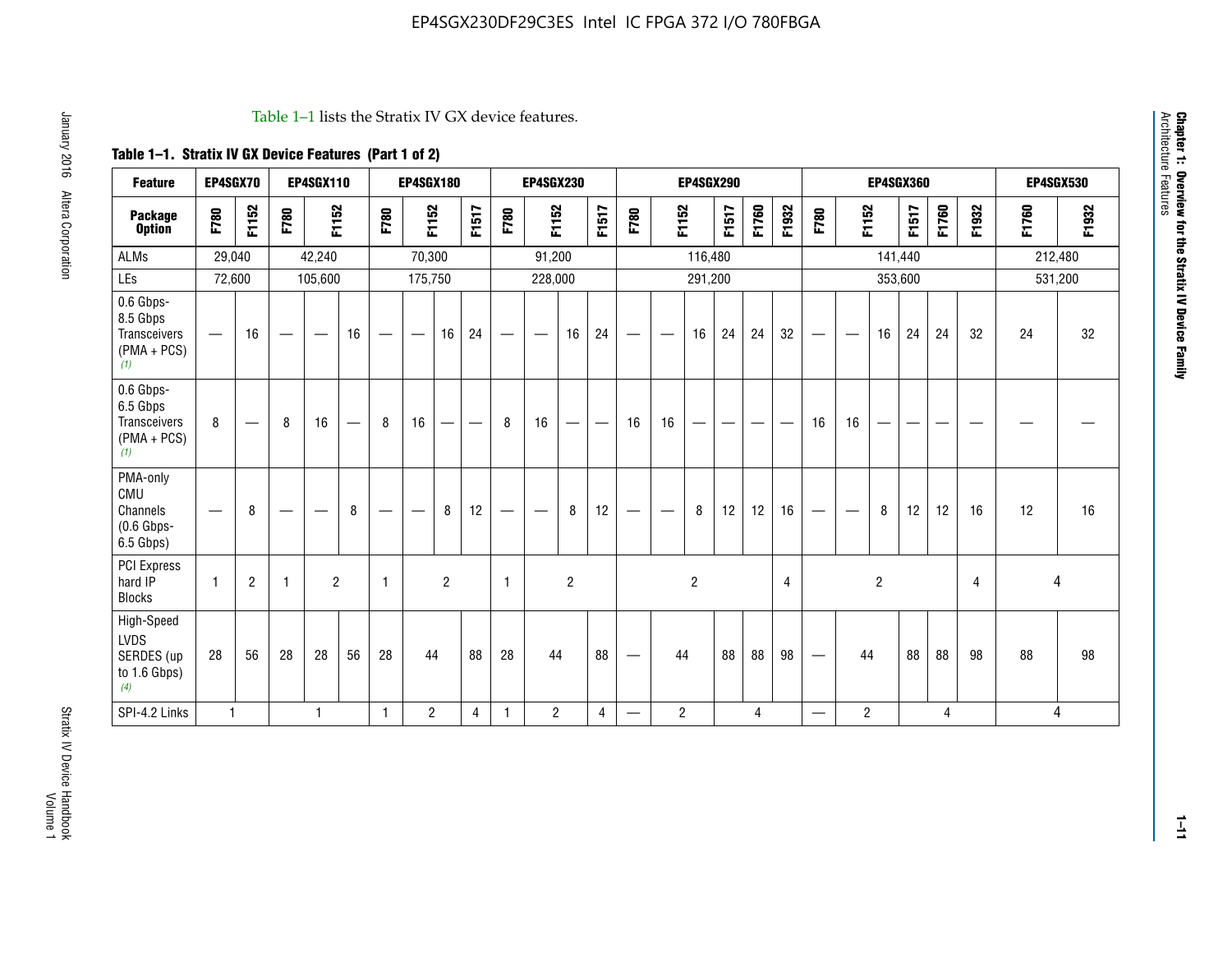**Table 1–1. Stratix IV GX Device Features (Part 2 of 2)**

| <b>Feature</b>                                       | EP4SGX70                |                        |                             | <b>EP4SGX110</b>            |                      |                             | <b>EP4SGX180</b>          |                                              |                        |                             | <b>EP4SGX230</b>            |                        |                      |                             |                             | EP4SGX290              |                      |                        |                        |                             |                             |                        | <b>EP4SGX360</b>     |                        |                        | <b>EP4SGX530</b>  |                   |
|------------------------------------------------------|-------------------------|------------------------|-----------------------------|-----------------------------|----------------------|-----------------------------|---------------------------|----------------------------------------------|------------------------|-----------------------------|-----------------------------|------------------------|----------------------|-----------------------------|-----------------------------|------------------------|----------------------|------------------------|------------------------|-----------------------------|-----------------------------|------------------------|----------------------|------------------------|------------------------|-------------------|-------------------|
| <b>Package</b><br><b>Option</b>                      | F780                    | F1152                  | F780                        | F1152                       |                      | F780                        | F1152                     |                                              | F1517                  | F780                        | F1152                       |                        | F1517                | F780                        | F1152                       |                        | F1517                | F1760                  | F1932                  | F780                        | F1152                       |                        | F1517                | F1760                  | F1932                  | F1760             | F1932             |
| M9K Blocks<br>(256x)<br>36 bits)                     | 462                     |                        |                             | 660                         |                      |                             | 950                       |                                              |                        |                             | 1,235                       |                        |                      |                             |                             | 936                    |                      |                        |                        |                             |                             | 1,248                  |                      |                        |                        | 1,280             |                   |
| M144K<br>Blocks<br>(2048 x<br>72 bits)               | 16                      |                        |                             | 16                          |                      |                             | $20\,$                    |                                              |                        |                             | 22                          |                        |                      |                             |                             | 36                     |                      |                        |                        |                             |                             | 48                     |                      |                        |                        | 64                |                   |
| <b>Total Memory</b><br>(MLAB+M9K<br>+M144K) Kb       | 7,370                   |                        |                             | 9,564                       |                      |                             | 13,627                    |                                              |                        |                             | 17,133                      |                        |                      |                             |                             | 17,248                 |                      |                        |                        |                             |                             | 22,564                 |                      |                        |                        | 27,376            |                   |
| Embedded<br><b>Multipliers</b><br>$18 \times 18$ (2) | 384                     |                        |                             | 512                         |                      |                             | 920                       |                                              |                        |                             | 1,288                       |                        |                      |                             |                             | 832                    |                      |                        |                        |                             |                             | 1,040                  |                      |                        | 1,02<br>4              | 1,024             |                   |
| PLLs                                                 | 3                       | 4                      | 3                           | 4                           |                      | 3                           | 6                         |                                              | 8                      | 3                           | 6                           |                        | 8                    | 4                           | 6                           |                        | 8                    | 12                     | 12                     | 4                           | 6                           |                        | 8                    | 12                     | 12                     | 12                | 12                |
| User I/Os $(3)$                                      | 372                     | 488                    | 372                         | 372                         | 48<br>8              | 372                         | 56<br>4                   | 56<br>4                                      | 74<br>$\overline{4}$   | 372                         | 564                         | 56<br>4                | 74<br>$\overline{4}$ | 289                         | 564                         | 56<br>4                | 74<br>4              | 88<br>0                | 92<br>$\mathbf 0$      | 289                         | 564                         | 56<br>4                | 74<br>4              | 88<br>0                | 920                    | 880               | 920               |
| Speed Grade<br>(fastest to<br>slowest) (5)           | $-2x,$<br>$-3,$<br>$-4$ | $-2,$<br>$-3,$<br>$-4$ | $-2\times$<br>$-3,$<br>$-4$ | $-2\times$<br>$-3,$<br>$-4$ | $-2,$<br>-3,<br>$-4$ | $-2\times$<br>$-3,$<br>$-4$ | $-2$<br>×,<br>$-3,$<br>-4 | $-2$<br>$\,$<br>$-3$<br>$\mathbf{r}$<br>$-4$ | $-2,$<br>$-3,$<br>$-4$ | $-2\times$<br>$-3,$<br>$-4$ | $-2\times$<br>$-3,$<br>$-4$ | $-2,$<br>$-3,$<br>$-4$ | $-2,$<br>-3,<br>$-4$ | $-2\times$<br>$-3,$<br>$-4$ | $-2\times$<br>$-3,$<br>$-4$ | $-2,$<br>$-3,$<br>$-4$ | $-2,$<br>-3,<br>$-4$ | $-2,$<br>$-3,$<br>$-4$ | $-2,$<br>$-3,$<br>$-4$ | $-2\times$<br>$-3,$<br>$-4$ | $-2\times$<br>$-3,$<br>$-4$ | $-2,$<br>$-3,$<br>$-4$ | $-2,$<br>-3,<br>$-4$ | $-2,$<br>$-3,$<br>$-4$ | $-2,$<br>$-3,$<br>$-4$ | $-2, -3,$<br>$-4$ | $-2, -3,$<br>$-4$ |

#### **Notes to Table 1–1:**

(1) The total number of transceivers is divided equally between the left and right side of each device, except for the devices in the F780 package. These devices have eight transceiver channels located only on the right side of the device.

(2) Four multiplier adder mode.

(3) The user I/Os count from pin-out files includes all general purpose I/O, dedicated clock pins, and dual purpose configuration pins. Transceiver pins and dedicated configuration pins are not included in the pin count.

- (4) Total pairs of high-speed LVDS SERDES take the lowest channel count of  $R_X/T_X$ .
- (5) The difference between the Stratix IV GX devices in the –2 and –2x speed grades is the number of available transceiver channels. The –2 device allows you to use the transceiver CMU blocks as transceiver channels. The –2x device does NOT allow you to use the CMU blocks as transceiver channels. In addition to the reduction of available transceiver channels in the Stratix IV GX –2x device, the data rates in the –2x device are limited to 6.5 Gbps.

January 2016 Altera Corporation

Altera Corporation

January 2016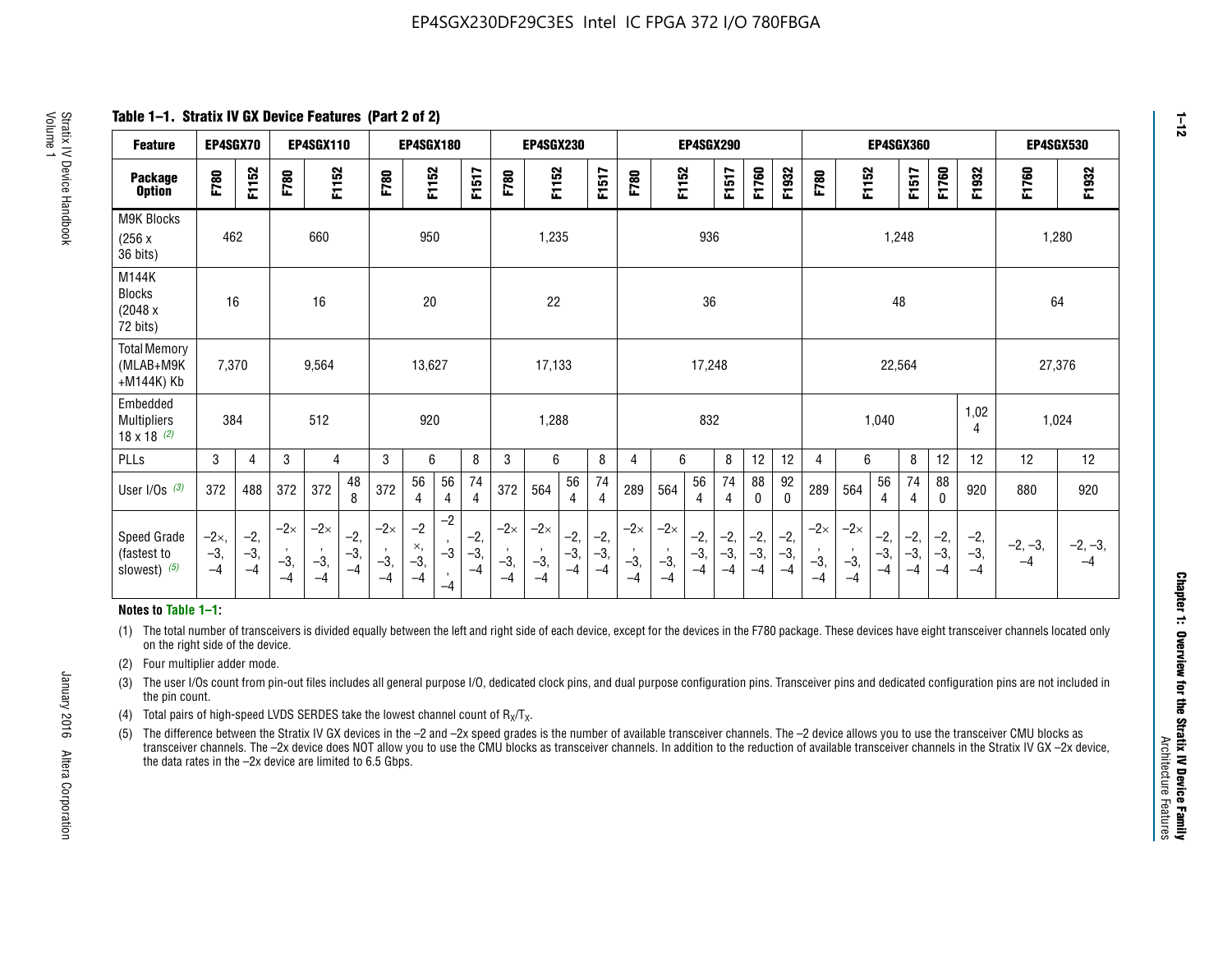Table 1–2 lists the Stratix IV GX device package options.

## **Table 1–2. Stratix IV GX Device Package Options** *(1)***,** *(2)*

| <b>Device</b> |                  | <b>F780</b><br>(29 mm x 29 mm) $(6)$ | F1152<br>$(35 \, \text{mm} \times 35 \, \text{mm})$<br>(6) |             | F1152<br>$(35$ mm x 35 mm) $(5)$ , $(7)$ | F1517<br>(40 mm x 40 mm)<br>$(5)$ $(7)$ | <b>F1760</b><br>$(42.5 \text{ mm} \times 42.5 \text{ mm})$<br>$\boldsymbol{U}$ | F1932<br>$(45 \, \text{mm} \times 45 \, \text{mm})$<br>(7) |
|---------------|------------------|--------------------------------------|------------------------------------------------------------|-------------|------------------------------------------|-----------------------------------------|--------------------------------------------------------------------------------|------------------------------------------------------------|
| EP4SGX70      | <b>DF29</b>      |                                      |                                                            | HF35        |                                          |                                         |                                                                                |                                                            |
| EP4SGX110     | <b>DF29</b>      |                                      | <b>FF35</b>                                                | <b>HF35</b> |                                          |                                         |                                                                                |                                                            |
| EP4SGX180     | DF <sub>29</sub> |                                      | FF35                                                       |             | <b>HF35</b>                              | KF40                                    |                                                                                |                                                            |
| EP4SGX230     | <b>DF29</b>      |                                      | FF35                                                       |             | <b>HF35</b>                              | KF40                                    |                                                                                |                                                            |
| EP4SGX290     |                  | FH29 $(3)$                           | FF35                                                       |             | <b>HF35</b>                              | KF40                                    | KF43                                                                           | <b>NF45</b>                                                |
| EP4SGX360     |                  | <sup>'</sup> FH29 <sup>(3)</sup>     | <b>FF35</b>                                                |             | <b>HF35</b>                              | KF40                                    | KF43                                                                           | <b>NF45</b>                                                |
| EP4SGX530     |                  |                                      |                                                            |             | HH35 (4)                                 | KH40 (4)                                | KF43                                                                           | <b>NF45</b>                                                |

#### **Notes to Table 1–2:**

(1) Device packages in the same column and marked under the same arrow sign have vertical migration capability.

(2) Use the Pin Migration Viewer in the Pin Planner to verify the pin migration compatibility when migrating devices. For more information, refer to *[I/O Management](http://www.altera.com/literature/hb/qts/qts_qii52013.pdf)* in the *Quartus II Handbook, Volume 2*.

(3) The 780-pin EP4SGX290 and EP4SGX360 devices are available only in 33 mm x 33 mm Hybrid flip chip package.

(4) The 1152-pin and 1517-pin EP4SGX530 devices are available only in 42.5 mm x 42.5 mm Hybrid flip chip packages.

(5) When migrating between hybrid and flip chip packages, there is an additional keep-out area. For more information, refer to the *[Package Information Datasheet for Altera Devices](http://www.altera.com/literature/ds/dspkg.pdf)*.

(6) Devices listed in this column are available in –2x, –3, and –4 speed grades. These devices do not have on-package decoupling capacitors.

(7) Devices listed in this column are available in –2, –3, and –4 speed grades. These devices have on-package decoupling capacitors. For more information about on-package decoupling capacitor value in each device, refer to Table 1–3.

 $\mathbb{L}$ s On-package decoupling reduces the need for on-board or PCB decoupling capacitors by satisfying the transient current requirements at higher frequencies. The *[Power Delivery Network](http://www.altera.com/literature/ug/pdn_tool_stxiv.zip)* design tool for Stratix IV devices accounts for the on-package decoupling and reflects the reduced requirements for PCB decoupling capacitors.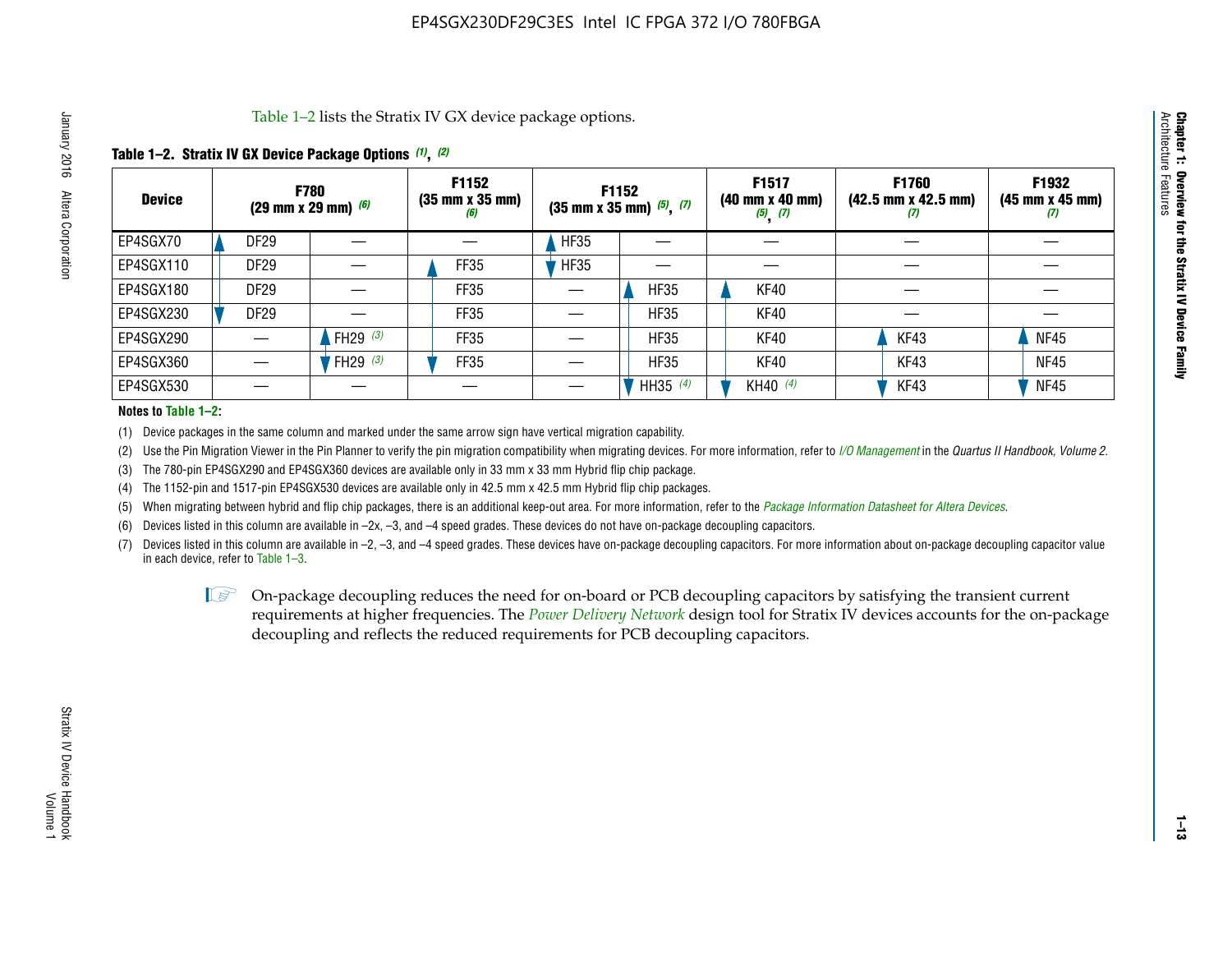| <b>Ordering Information</b> |                            | <b>V<sub>cc</sub></b>               | V <sub>ccio</sub>    | V <sub>CCL GXB</sub>         | V <sub>CCA_L/R</sub> | V <sub>CCT</sub> and V <sub>CCR</sub> (Shared)   |
|-----------------------------|----------------------------|-------------------------------------|----------------------|------------------------------|----------------------|--------------------------------------------------|
| EP4SGX70                    | <b>HF35</b>                | $2\times1$ uF + $2\times470$ nF     | 10nF per bank $(2)$  | 100nF per transceiver block  | 100 <sub>n</sub> F   | $1 \times 470$ nF + $1 \times 47$ nF per side    |
| EP4SGX110                   | <b>HF35</b>                | $2\times1$ uF + $2\times470$ nF     | 10nF per bank $(2)$  | 100nF per transceiver block  | 100 <sub>n</sub> F   | $1\times470$ nF + $1\times47$ nF per side        |
| EP4SGX180                   | <b>HF35</b><br>KF40        | $2\times1$ uF + $2\times470$ nF     | 10nF per bank $(2)$  | 100nF per transceiver block  | 100 <sub>n</sub> F   | $1 \times 470$ nF + $1 \times 47$ nF per side    |
| EP4SGX230                   | <b>HF35</b><br>KF40        | $2 \times 1$ uF + $2 \times 470$ nF | 10 nF per bank $(2)$ | 100 nF per transceiver block | 100 nF               | $1 \times 470$ nF + $1 \times 47$ nF<br>per side |
|                             | <b>HF35</b><br><b>KF40</b> |                                     |                      |                              |                      | $1 \times 470$ nF + $1 \times 47$ nF             |
| EP4SGX290                   | KF43<br><b>NF45</b>        | $4 \times 1$ uF + $4 \times 470$ nF | 10 nF per bank $(2)$ | 100 nF per transceiver block | 100nF                | per side                                         |
|                             | <b>HF35</b><br>KF40        |                                     |                      |                              |                      | $1 \times 470$ nF + $1 \times 47$ nF             |
| EP4SGX360                   | KF43<br><b>NF45</b>        | $4 \times 1$ uF + $4 \times 470$ nF | 10 nF per bank $(2)$ | 100 nF per transceiver block | 100 nF               | per side                                         |
|                             | <b>HH35</b>                |                                     |                      |                              |                      |                                                  |
| EP4SGX530                   | <b>KH40</b><br>KF43        | $4 \times 1$ uF + $4 \times 470$ nF | 10 nF per bank $(2)$ | 100 nF per transceiver block | 100 nF               | $1 \times 470$ nF + $1 \times 47$ nF<br>per side |
|                             | <b>NF45</b>                |                                     |                      |                              |                      |                                                  |

**Notes to Table 1–3:**

(1) Table 1-3 refers to production devices on-package decoupling. For more information about decoupling design of engineering sample (ES) devices, contact [Altera Technical Support](http://mysupport.altera.com/eservice/login.asp).

(2) For I/O banks  $3(*)$ ,  $4(*)$ ,  $7(*)$ , and  $8(*)$  only. There is no OPD for I/O bank  $1(*)$ ,  $2(*)$ ,  $5(*)$ , and  $6(*)$ .

**1–14**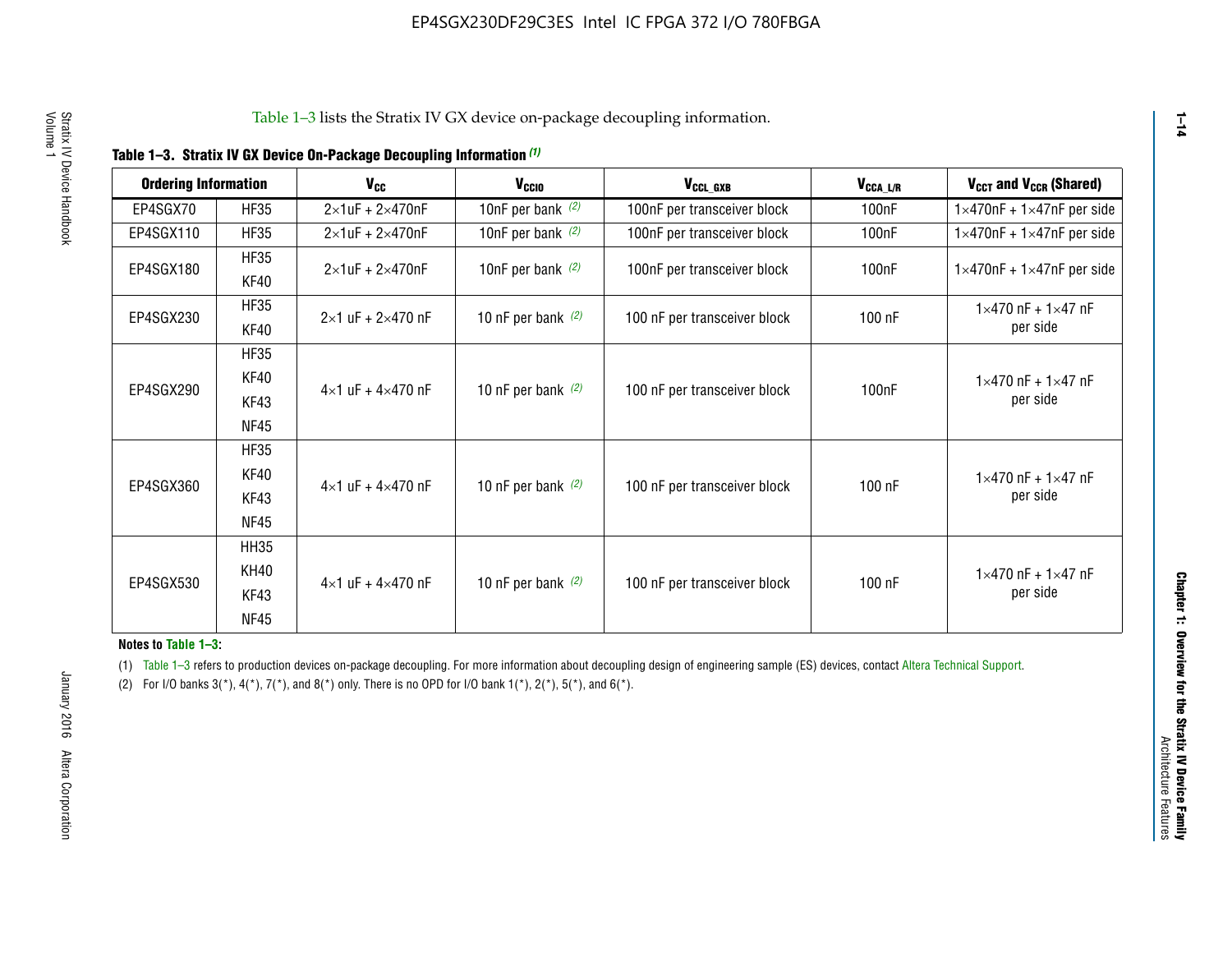#### Table 1–4 lists the Stratix IV E device features.

#### **Table 1–4. Stratix IV E Device Features**

| <b>Feature</b>                                      | <b>EP4SE230</b> |     | <b>EP4SE360</b>                          |              | <b>EP4SE530</b> |              |          | <b>EP4SE820</b> |            |
|-----------------------------------------------------|-----------------|-----|------------------------------------------|--------------|-----------------|--------------|----------|-----------------|------------|
| Package Pin Count                                   | 780             | 780 | 1152                                     | 1152         | 1517            | 1760         | 1152     | 1517            | 1760       |
| ALMs                                                | 91,200          |     | 141,440                                  |              | 212,480         |              |          | 325,220         |            |
| LEs                                                 | 228,000         |     | 353,600                                  |              | 531,200         |              |          | 813,050         |            |
| High-Speed LVDS<br>SERDES (up to<br>1.6 Gbps) $(1)$ | 56              | 56  | 88                                       | 88           | 112             | 112          | 88       | 112             | 132        |
| SPI-4.2 Links                                       | 3               | 3   | 4                                        | 4            |                 | 6            | 4        | 6               | 6          |
| <b>M9K Blocks</b><br>(256 x 36 bits)                | 1,235           |     | 1,248                                    |              | 1,280           |              |          | 1610            |            |
| M144K Blocks<br>(2048 x 72 bits)                    | 22              |     | 48                                       |              | 64              |              |          | 60              |            |
| <b>Total Memory</b><br>$(MLAB+M9K+$<br>M144K) Kb    | 17,133          |     | 22,564                                   |              | 27,376          |              |          | 33,294          |            |
| <b>Embedded Multipliers</b><br>$(18 \times 18)$ (2) | 1,288           |     | 1,040                                    |              | 1,024           |              |          | 960             |            |
| PLLs                                                | 4               | 4   | 8                                        | 8            | 12              | 12           | 8        | 12              | 12         |
| User I/Os $(3)$                                     | 488             | 488 | 744                                      | 744          | 976             | 976          | 744(4)   | 976 (4)         | 1120 $(4)$ |
| Speed Grade<br>(fastest to slowest)                 |                 |     | $-2, -3, -4$ $ -2, -3, -4$ $ -2, -3, -4$ | $-2, -3, -4$ | $-2, -3, -4$    | $-2, -3, -4$ | $-3, -4$ | $-3, -4$        | $-3, -4$   |

#### **Notes to Table 1–4:**

(1) The user I/O count from the pin-out files include all general purpose I/Os, dedicated clock pins, and dual purpose configuration pins. Transceiver pins and dedicated configuration pins are not included in the pin count.

(2) Four multiplier adder mode.

(3) Total pairs of high-speed LVDS SERDES take the lowest channel count of  $R_X/T_X$ .

(4) This data is preliminary.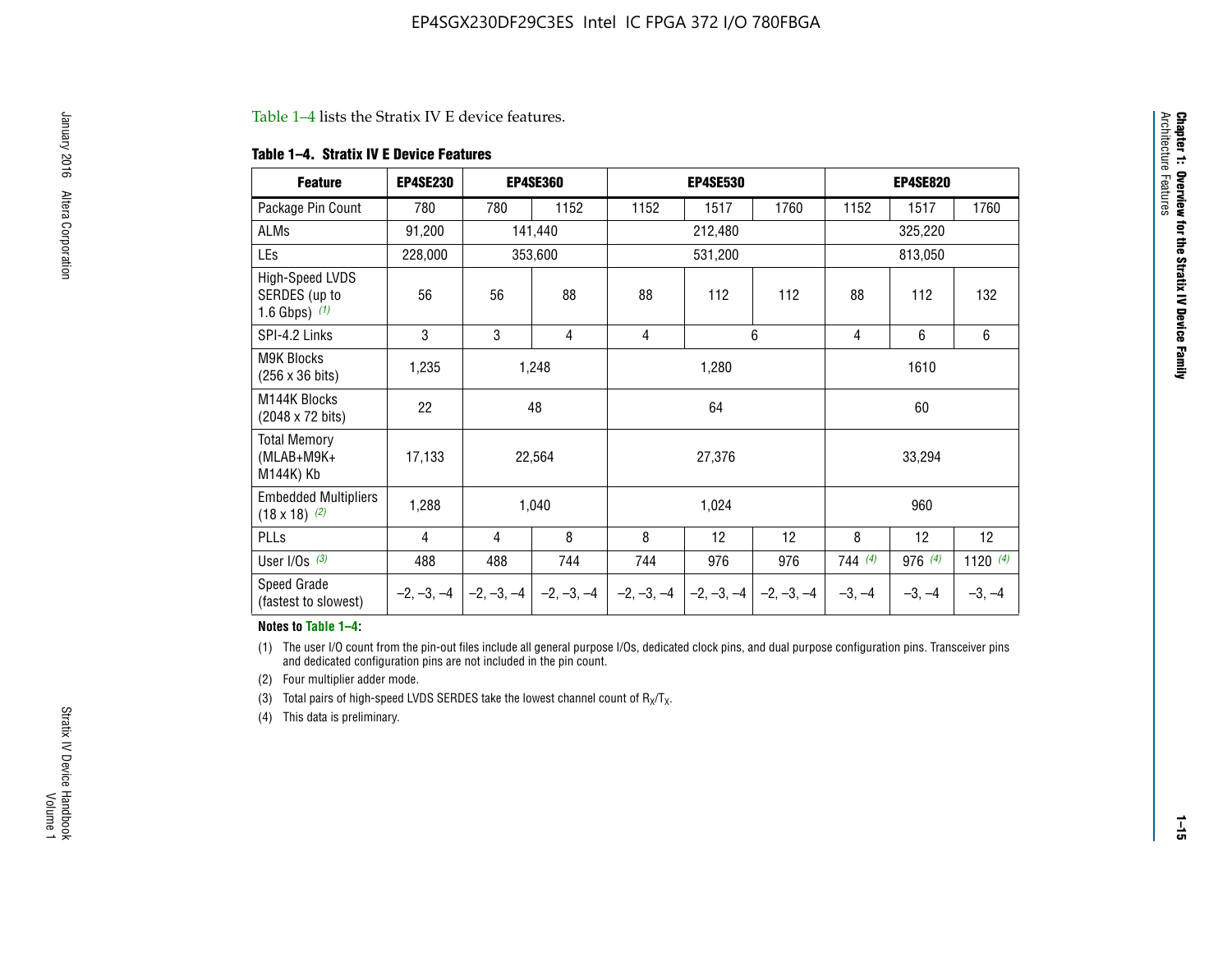Table 1–5 summarizes the Stratix IV E device package options.

| <b>Device</b> | <b>F780</b><br>$(29 \text{ mm} \times 29 \text{ mm})$ $(5)$ , $(6)$ | F1152<br>$(35 \text{ mm} \times 35 \text{ mm})$ $(5)$ , $(7)$ | F <sub>1517</sub><br>$(40 \text{ mm} \times 40 \text{ mm})$ (7) | <b>F1760</b><br>$(42.5$ mm x 42.5 mm) $(7)$ |  |  |
|---------------|---------------------------------------------------------------------|---------------------------------------------------------------|-----------------------------------------------------------------|---------------------------------------------|--|--|
| EP4SE230      | F29                                                                 |                                                               |                                                                 |                                             |  |  |
| EP4SE360      | H29 $(3)$                                                           | F35                                                           |                                                                 |                                             |  |  |
| EP4SE530      |                                                                     | H35 $(4)$                                                     | H40 $(4)$                                                       | F43                                         |  |  |
| EP4SE820      |                                                                     | H35 $(4)$                                                     | H40 $(4)$                                                       | F43                                         |  |  |

**Table 1–5. Stratix IV E Device Package Options** *(1)***,** *(2)*

#### **Notes to Table 1–5:**

(1) Device packages in the same column and marked under the same arrow sign have vertical migration capability.

(2) Use the Pin Migration Viewer in the Pin Planner to verify the pin migration compatibility when migrating devices. For more information, refer to *[I/O Management](http://www.altera.com/literature/hb/qts/qts_qii52013.pdf)* in the *Quartus II Handbook, Volume 2*.

(3) The 780-pin EP4SE360 device is available only in the 33 mm x 33 mm Hybrid flip chip package.

(4) The 1152-pin and 1517-pin for EP4SE530 and EP4SE820 devices are available only in the 42.5 mm x 42.5 mm Hybrid flip chip package.

(5) When migrating between hybrid and flip chip packages, there is an additional keep-out area. For more information, refer to the *[Package](http://www.altera.com/literature/ds/dspkg.pdf)  [Information Datasheet for Altera Devices](http://www.altera.com/literature/ds/dspkg.pdf)*.

(6) Devices listed in this column do not have on-package decoupling capacitors.

(7) Devices listed in this column have on-package decoupling capacitors. For more information about on-package decoupling capacitor value for each device, refer to Table 1–6.

Table 1–6 lists the Stratix IV E on-package decoupling information.

| Table 1–6. Stratix IV E Device On-Package Decoupling Information (1) |  |  |  |  |  |
|----------------------------------------------------------------------|--|--|--|--|--|
|----------------------------------------------------------------------|--|--|--|--|--|

|          | <b>Ordering Information</b> | <b>V<sub>cc</sub></b>               | <b>V<sub>CCIO</sub></b> |
|----------|-----------------------------|-------------------------------------|-------------------------|
| EP4SE360 | F35                         | $4 \times 1$ uF + $4 \times 470$ nF | 10 nF per bank          |
|          | H <sub>35</sub>             |                                     |                         |
| EP4SE530 | H40                         | $4 \times 1$ uF + $4 \times 470$ nF | 10 nF per bank          |
|          | F43                         |                                     |                         |
|          | H <sub>35</sub>             |                                     |                         |
| EP4SE820 | H40                         | $4 \times 1$ uF + $4 \times 470$ nF | 10 nF per bank          |
|          | F43                         |                                     |                         |

**Note to Table 1–6:**

(1) Table 1–6 refers to production devices on-package decoupling. For more information about decoupling design of engineering sample (ES) devices, contact [Altera Technical Support](http://mysupport.altera.com/eservice/login.asp).

Table 1–7 lists the Stratix IV GT device features.

| <b>Feature</b>                       | <b>EP4S40G2</b> | <b>EP4S40G5</b> | <b>EP4S100G2</b> | <b>EP4S100G3</b> | <b>EP4S100G4</b> |      | <b>EP4S100G5</b> |
|--------------------------------------|-----------------|-----------------|------------------|------------------|------------------|------|------------------|
| Package Pin Count                    | 1517            | 1517            | 1517             | 1932             | 1932             | 1517 | 1932             |
| <b>ALMs</b>                          | 91,200          | 212,480         | 91,200           | 116,480          | 141,440          |      | 212.480          |
| LEs                                  | 228,000         | 531,200         | 228,000          | 291,200          | 353,600          |      | 531,200          |
| <b>Total Transceiver</b><br>Channels | 36              | 36              | 36               | 48               | 48               | 36   | 48               |

**Table 1–7. Stratix IV GT Device Features (Part 1 of 2)**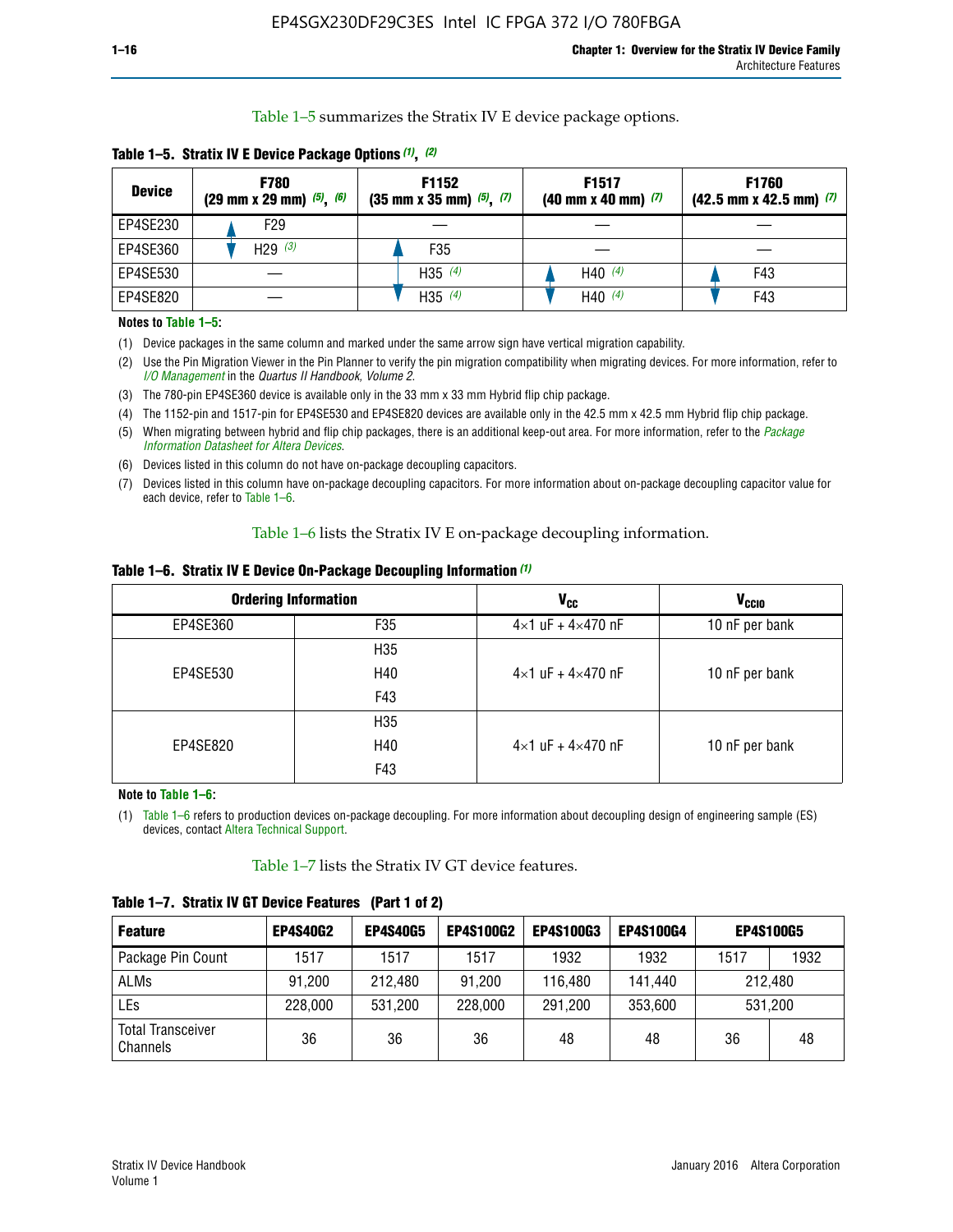#### **Table 1–7. Stratix IV GT Device Features (Part 2 of 2)**

| <b>Feature</b>                                                              | <b>EP4S40G2</b> | <b>EP4S40G5</b> | EP4S100G2      | <b>EP4S100G3</b> | EP4S100G4      |                           | <b>EP4S100G5</b> |
|-----------------------------------------------------------------------------|-----------------|-----------------|----------------|------------------|----------------|---------------------------|------------------|
| 10G Transceiver<br>Channels<br>(600 Mbps - 11.3 Gbps)<br>with PMA + PCS)    | 12              | 12              | 24             | 24               | 24             | 24                        | 32               |
| 8G Transceiver<br>Channels<br>(600 Mbps - 8.5 Gbps<br>with PMA + PCS) $(1)$ | 12              | 12              | $\mathbf 0$    | 8                | 8              | $\mathbf 0$               | $\mathbf 0$      |
| PMA-only CMU<br>Channels<br>(600 Mbps- 6.5 Gbps)                            | 12              | 12              | 12             | 16               | 16             | 12                        | 16               |
| PCIe hard IP Blocks                                                         | $\overline{2}$  | $\overline{2}$  | $\overline{2}$ | $\overline{4}$   | $\overline{4}$ | $\overline{2}$            | $\overline{4}$   |
| High-Speed LVDS<br><b>SERDES</b><br>(up to 1.6 Gbps) $(2)$                  | 46              | 46              | 46             | 47               | 47             | 46                        | 47               |
| SP1-4.2 Links                                                               | $\overline{2}$  | $\overline{2}$  | $\overline{2}$ | $\overline{2}$   | $\overline{2}$ | $\overline{2}$            | $2^{\circ}$      |
| <b>M9K Blocks</b><br>(256 x 36 bits)                                        | 1,235           | 1,280           | 1,235          | 936              | 1,248          |                           | 1,280            |
| M144K Blocks<br>(2048 x 72 bits)                                            | 22              | 64              | 22             | 36               | 48             |                           | 64               |
| Total Memory (MLAB +<br>M9K + M144K) Kb                                     | 17,133          | 27,376          | 17,133         | 17,248           | 22,564         |                           | 27,376           |
| <b>Embedded Multipliers</b><br>$18 \times 18^{(3)}$                         | 1,288           | 1,024           | 1,288          | 832              | 1,024          | 1,024                     |                  |
| PLLs                                                                        | 8               | 8               | 8              | 12               | 12             | 8                         | 12               |
| User I/Os $(4)$ , $(5)$                                                     | 654             | 654             | 654            | 781              | 781            | 654                       | 781              |
| Speed Grade<br>(fastest to slowest)                                         | $-1, -2, -3$    | $-1, -2, -3$    | $-1, -2, -3$   | $-1, -2, -3$     | $-1, -2, -3$   | $-1, -2, -3$ $-1, -2, -3$ |                  |

**Notes to Table 1–7:**

(1) You can configure all 10G transceiver channels as 8G transceiver channels. For example, the EP4S40G2F40 device has twenty-four 8G transceiver channels and the EP4S100G5F45 device has thirty-two 8G transceiver channels.

(2) Total pairs of high-speed LVDS SERDES take the lowest channel count of  $R_X/T_X$ .

(3) Four multiplier adder mode.

(4) The user I/O count from the pin-out files include all general purpose I/Os, dedicated clock pins, and dual purpose configuration pins. Transceiver pins and dedicated configuration pins are not included in the pin count.

(5) This data is preliminary.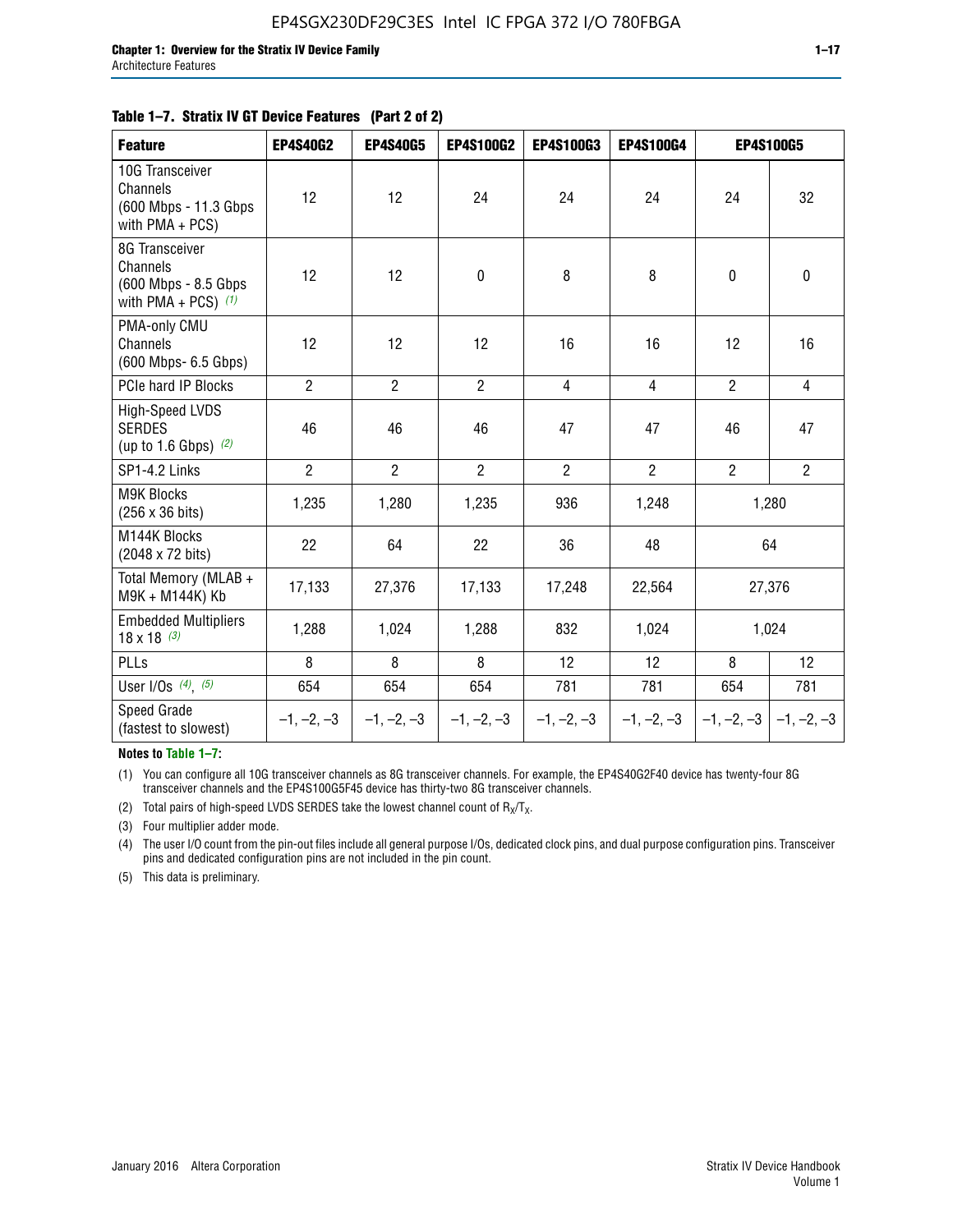Table 1–8 lists the resource counts for the Stratix IV GT devices.

|  | Table 1-8. Stratix IV GT Device Package Options (1), (2) |  |  |  |  |  |
|--|----------------------------------------------------------|--|--|--|--|--|
|--|----------------------------------------------------------|--|--|--|--|--|

| <b>Device</b>                      | <b>1517 Pin</b><br><b>1932 Pin</b><br>$(40 \text{ mm} \times 40 \text{ mm})$ $(3)$<br>(45 mm x 45 mm) |     |  |
|------------------------------------|-------------------------------------------------------------------------------------------------------|-----|--|
| <b>Stratix IV GT 40 G Devices</b>  |                                                                                                       |     |  |
| EP4S40G2                           | F40                                                                                                   |     |  |
| EP4S40G5                           | H40 $(4)$ , $(5)$                                                                                     |     |  |
| <b>Stratix IV GT 100 G Devices</b> |                                                                                                       |     |  |
| EP4S100G2                          | F40                                                                                                   |     |  |
| EP4S100G3                          |                                                                                                       | F45 |  |
| EP4S100G4                          |                                                                                                       | F45 |  |
| EP4S100G5                          | (5)<br>$(4)$ ,<br>H40                                                                                 | F45 |  |

#### **Notes to Table 1–8:**

(1) This table represents pin compatability; however, it does not include hard IP block placement compatability.

- (2) Devices under the same arrow sign have vertical migration capability.
- (3) When migrating between hybrid and flip chip packages, there is an additional keep-out area. For more information, refer to the *[Altera Device Package Information Data Sheet](http://www.altera.com/literature/ds/dspkg.pdf)*.
- (4) EP4S40G5 and EP4S100G5 devices with 1517 pin-count are only available in 42.5-mm x 42.5-mm Hybrid flip chip packages.
- (5) If you are using the hard IP block, migration is not possible.

Table 1–9 lists the Stratix IV GT on-package decoupling information.

**Table 1–9. Stratix IV GT Device On-Package Decoupling Information** *(1)*

| <b>Ordering</b><br><b>Information</b> | Vcc                                 | <b>V<sub>CCIO</sub></b> | V <sub>CCL GXB</sub>            | V <sub>CCA L/R</sub> | V <sub>CCT L/R</sub> | V <sub>CCR_L/R</sub> |
|---------------------------------------|-------------------------------------|-------------------------|---------------------------------|----------------------|----------------------|----------------------|
| EP4S40G2F40                           | $2 \times 1$ uF + $2 \times 470$ nF | 10 nF per bank $(2)$    | 100 nF per<br>transceiver block | $100$ nF             | $100$ nF             | $100$ nF             |
| EP4S100G2F40                          |                                     |                         |                                 |                      |                      |                      |
| EP4S100G3F45                          |                                     | 10 nF per bank $(2)$    | 100 nF per<br>transceiver block | $100$ nF             | $100$ nF             | $100$ nF             |
| EP4S100G4F45                          |                                     |                         |                                 |                      |                      |                      |
| EP4S40G5H40                           | $4\times1$ uF + $4\times470$ nF     |                         |                                 |                      |                      |                      |
| EP4S100G5H40                          |                                     |                         |                                 |                      |                      |                      |
| EP4S100G5F45                          |                                     |                         |                                 |                      |                      |                      |

**Notes to Table 1–9:**

(1) Table 1–9 refers to production devices on-package decoupling. For more information about decoupling design of engineering sample (ES) devices, contact [Altera Technical Support](http://mysupport.altera.com/eservice/login.asp).

(2) For I/O banks  $3(*)$ ,  $4(*)$ ,  $7(*)$ , and  $8(*)$  only. There is no OPD for I/O bank  $1(*)$ ,  $2(*)$ ,  $5(*)$ , and  $6(*)$ .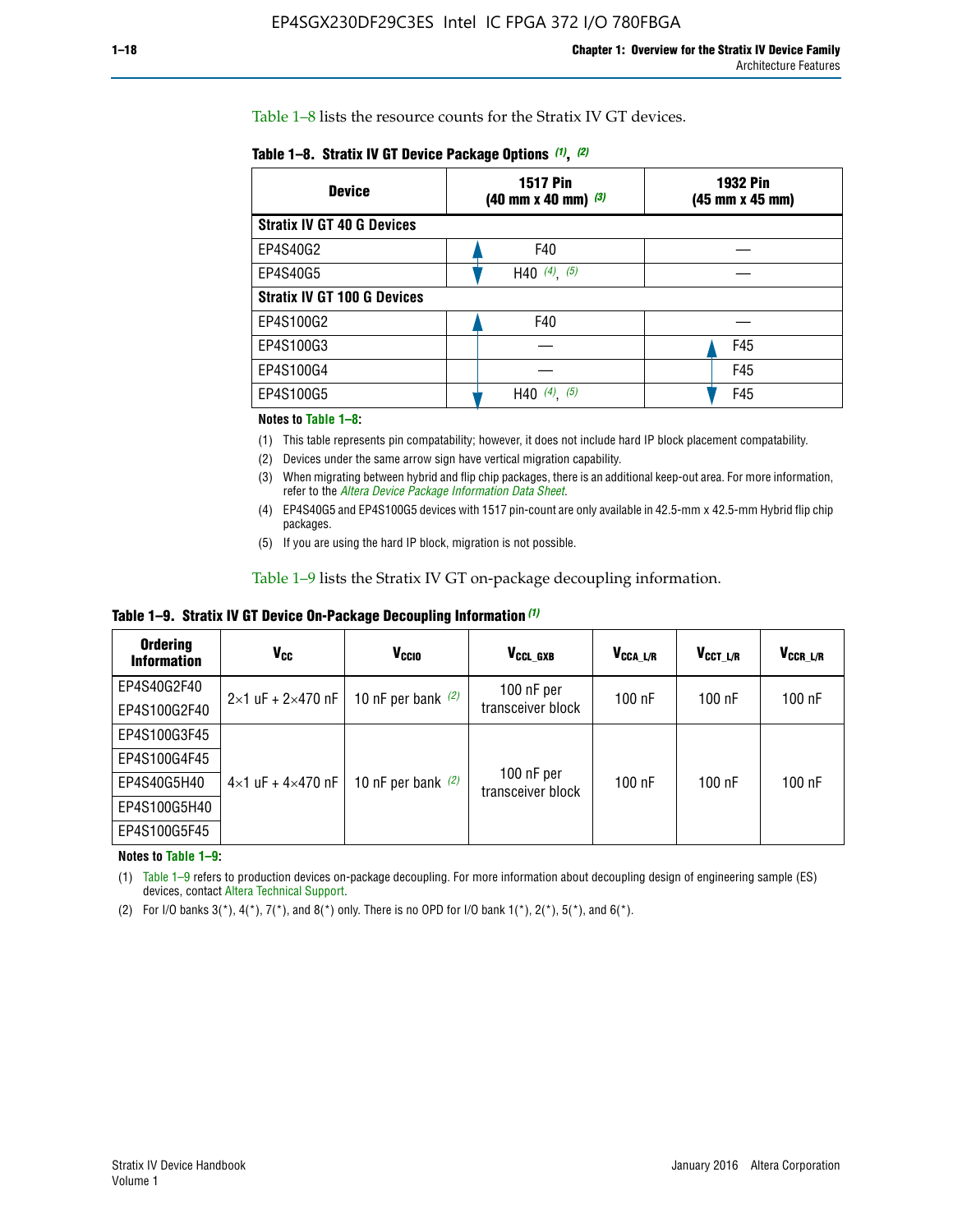# **Integrated Software Platform**

The Quartus II software provides an integrated environment for HDL and schematic design entry, compilation and logic synthesis, full simulation and advanced timing analysis, SignalTap II Logic Analyzer, and device configuration of Stratix IV designs. The Quartus II software provides the MegaWizard<sup> $M$ </sup> Plug-In Manager user interface to generate different functional blocks, such as memory, PLL, and digital signal processing logic. For transceivers, the Quartus II software provides the ALTGX MegaWizard Plug-In Manager interface that guides you through configuration of the transceiver based on your application requirements.

The Stratix IV GX and GT transceivers allow you to implement low-power and reliable high-speed serial interface applications with its fully reconfigurable hardware, optimal signal integrity, and integrated Quartus II software platform.

For more information about the QuarJanuary2016tus II software features, refer to the *[Quartus II Handbook](http://www.altera.com/literature/lit-qts.jsp)*.

# **Ordering Information**

This section describes the Stratix IV E, GT, and GX devices ordering information. Figure 1–4 shows the ordering codes for Stratix IV GX and E devices.



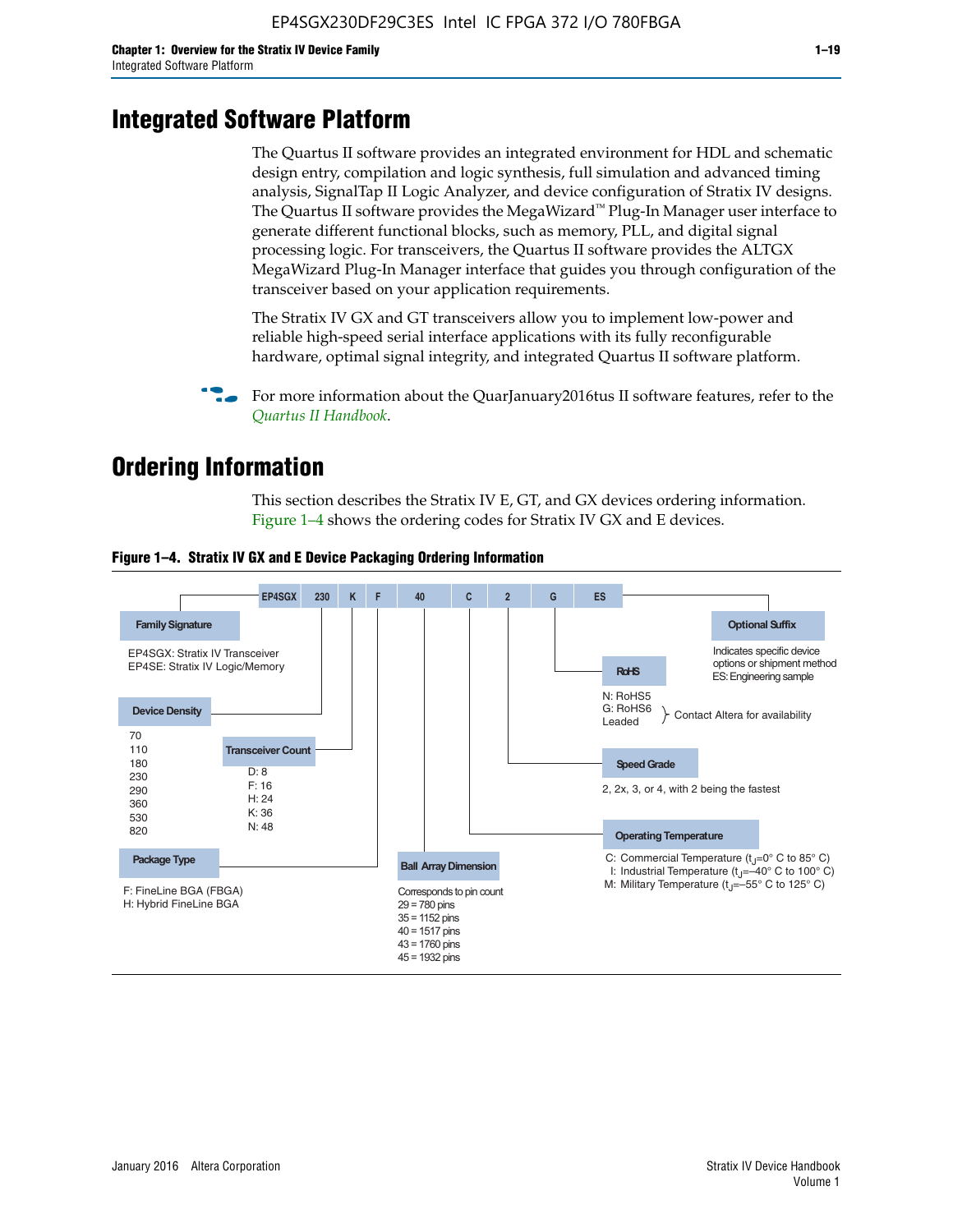Figure 1–5 shows the ordering codes for Stratix IV GT devices.





# **Document Revision History**

Table 1–10 lists the revision history for this chapter.

| Table 1–10. Document Revision History (Part 1 of 2) |  |  |  |  |  |
|-----------------------------------------------------|--|--|--|--|--|
|-----------------------------------------------------|--|--|--|--|--|

| <b>Date</b>       | Version | <b>Changes</b>                                         |
|-------------------|---------|--------------------------------------------------------|
| January 2016      | $3.5\,$ | <b>Updated Figure 1–4 with new RoHS information</b>    |
| September 2012    | 3.4     | ■ Updated Table 1–1 to close FB $#30986$ .             |
|                   |         | Updated Table 1–2 and Table 1–5 to close FB $#31127$ . |
| June 2011         | 3.3     | Added military temperature to Figure 1–4.              |
| February 2011     | 3.2     | ■ Updated Table 1–7 and Table 1–8.                     |
|                   |         | $\blacksquare$ Applied new template.                   |
|                   |         | Minor text edits.                                      |
|                   |         | <b>Updated Table 1–1, Table 1–2, and Table 1–7.</b>    |
| <b>March 2010</b> | 3.1     | ■ Updated Figure $1-3$ .                               |
|                   |         | ■ Updated the "Stratix IV GT Devices" section.         |
|                   |         | Added two new references to the Introduction section.  |
|                   |         | Minor text edits.                                      |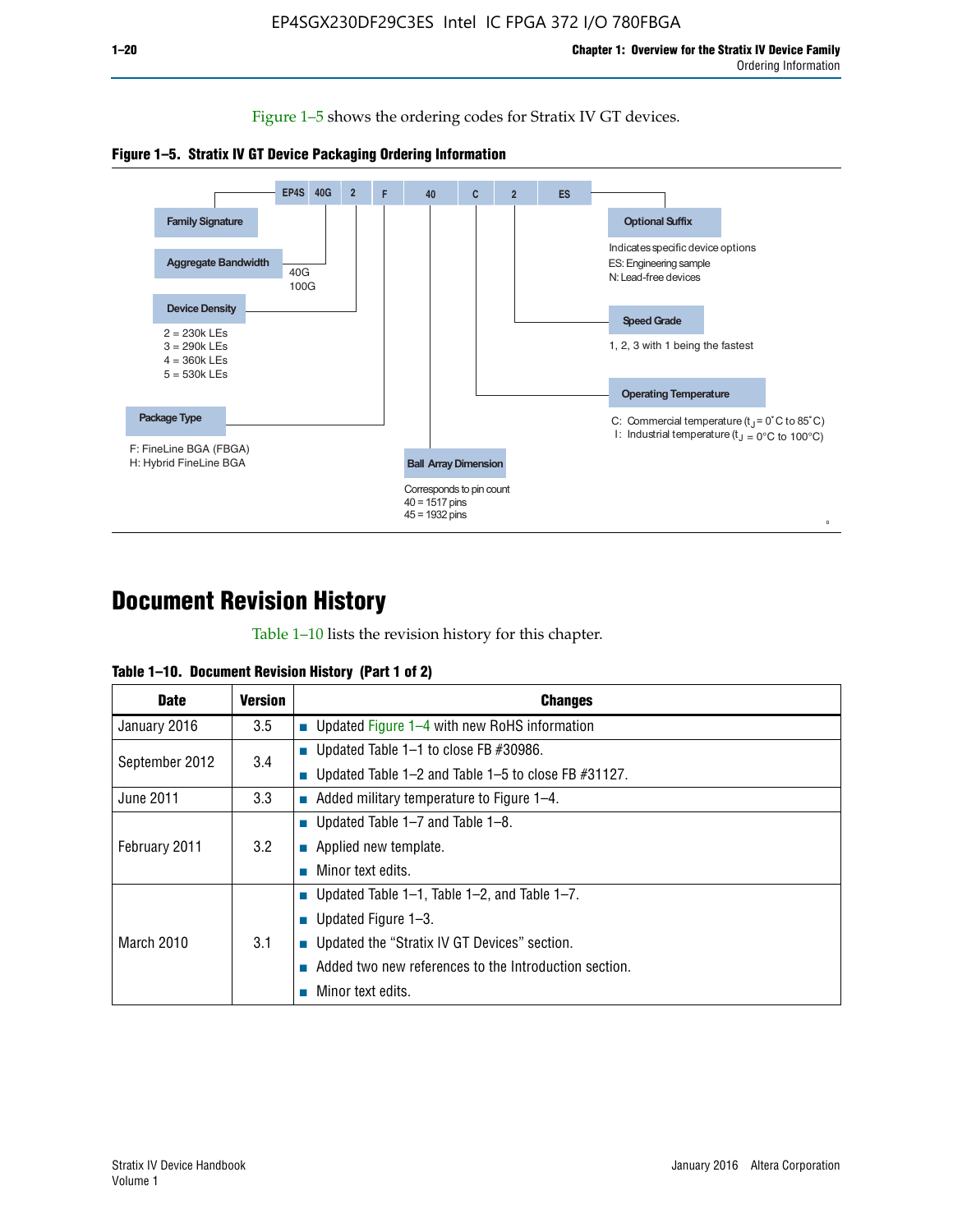### **Table 1–10. Document Revision History (Part 2 of 2)**

| <b>Date</b>      | <b>Version</b> | <b>Changes</b>                                                                                                                                                                                                                                                                    |  |  |
|------------------|----------------|-----------------------------------------------------------------------------------------------------------------------------------------------------------------------------------------------------------------------------------------------------------------------------------|--|--|
|                  |                | ■ Updated the "Stratix IV Device Family Overview", "Feature Summary", "Stratix IV GT<br>Devices", "High-Speed Transceiver Features", "FPGA Fabric and I/O Features", "Highest<br>Aggregate Data Bandwidth", "System Integration", and "Integrated Software Platform"<br>sections. |  |  |
| November 2009    | 3.0            | $\blacksquare$ Added Table 1-3, Table 1-6, and Table 1-9.                                                                                                                                                                                                                         |  |  |
|                  |                | $\blacksquare$ Updated Table 1-1, Table 1-2, Table 1-4, Table 1-5, Table 1-7, and Table 1-8.                                                                                                                                                                                      |  |  |
|                  |                | ■ Updated Figure 1–3, Figure 1–4, and Figure 1–5.                                                                                                                                                                                                                                 |  |  |
|                  |                | $\blacksquare$ Minor text edits.                                                                                                                                                                                                                                                  |  |  |
|                  |                | $\blacksquare$ Updated Table 1-1.                                                                                                                                                                                                                                                 |  |  |
| <b>June 2009</b> | 2.4            | $\blacksquare$ Minor text edits.                                                                                                                                                                                                                                                  |  |  |
|                  |                | $\blacksquare$ Added Table 1-5, Table 1-6, and Figure 1-3.                                                                                                                                                                                                                        |  |  |
|                  |                | <b>Updated Figure 1–5.</b>                                                                                                                                                                                                                                                        |  |  |
| April 2009       | 2.3            | Updated Table $1-1$ , Table $1-2$ , Table $1-3$ , and Table $1-4$ .                                                                                                                                                                                                               |  |  |
|                  |                | ■ Updated "Introduction", "Feature Summary", "Stratix IV GX Devices", "Stratix IV GT<br>Devices", "Architecture Features", and "FPGA Fabric and I/O Features"                                                                                                                     |  |  |
|                  | 2.2            | ■ Updated "Feature Summary", "Stratix IV GX Devices", "Stratix IV E Device", "Stratix IV<br>GT Devices", "Signal Integrity"                                                                                                                                                       |  |  |
| March 2009       |                | Removed Tables 1-5 and 1-6                                                                                                                                                                                                                                                        |  |  |
|                  |                | $\blacksquare$ Updated Figure 1-4                                                                                                                                                                                                                                                 |  |  |
|                  |                | ■ Updated "Introduction", "Feature Summary", "Stratix IV Device Diagnostic Features",<br>"Signal Integrity", "Clock Networks", "High-Speed Differential I/O with DPA and Soft-<br>CDR", "System Integration", and "Ordering Information" sections.                                |  |  |
|                  |                | Added "Stratix IV GT 100G Devices" and "Stratix IV GT 100G Transceiver Bandwidth"<br>sections.                                                                                                                                                                                    |  |  |
| March 2009       | 2.1            | <b>Updated Table 1–1, Table 1–2, Table 1–3, and Table 1–4.</b>                                                                                                                                                                                                                    |  |  |
|                  |                | $\blacksquare$ Added Table 1-5 and Table 1-6.                                                                                                                                                                                                                                     |  |  |
|                  |                | ■ Updated Figure $1-3$ and Figure $1-4$ .                                                                                                                                                                                                                                         |  |  |
|                  |                | $\blacksquare$ Added Figure 1-5.                                                                                                                                                                                                                                                  |  |  |
|                  |                | Removed "Referenced Documents" section.                                                                                                                                                                                                                                           |  |  |
|                  |                | ■ Updated "Feature Summary" on page 1-1.                                                                                                                                                                                                                                          |  |  |
|                  |                | ■ Updated "Stratix IV Device Diagnostic Features" on page 1-7.                                                                                                                                                                                                                    |  |  |
| November 2008    |                | Updated "FPGA Fabric and I/O Features" on page 1-8.                                                                                                                                                                                                                               |  |  |
|                  | 2.0            | Updated Table 1-1.                                                                                                                                                                                                                                                                |  |  |
|                  |                | Updated Table 1-2.                                                                                                                                                                                                                                                                |  |  |
|                  |                | Updated "Table 1-5 shows the total number of transceivers available in the Stratix IV GT<br>Device." on page 1-15.                                                                                                                                                                |  |  |
| <b>July 2008</b> | 1.1            | Revised "Introduction".                                                                                                                                                                                                                                                           |  |  |
| May 2008         | 1.0            | Initial release.                                                                                                                                                                                                                                                                  |  |  |